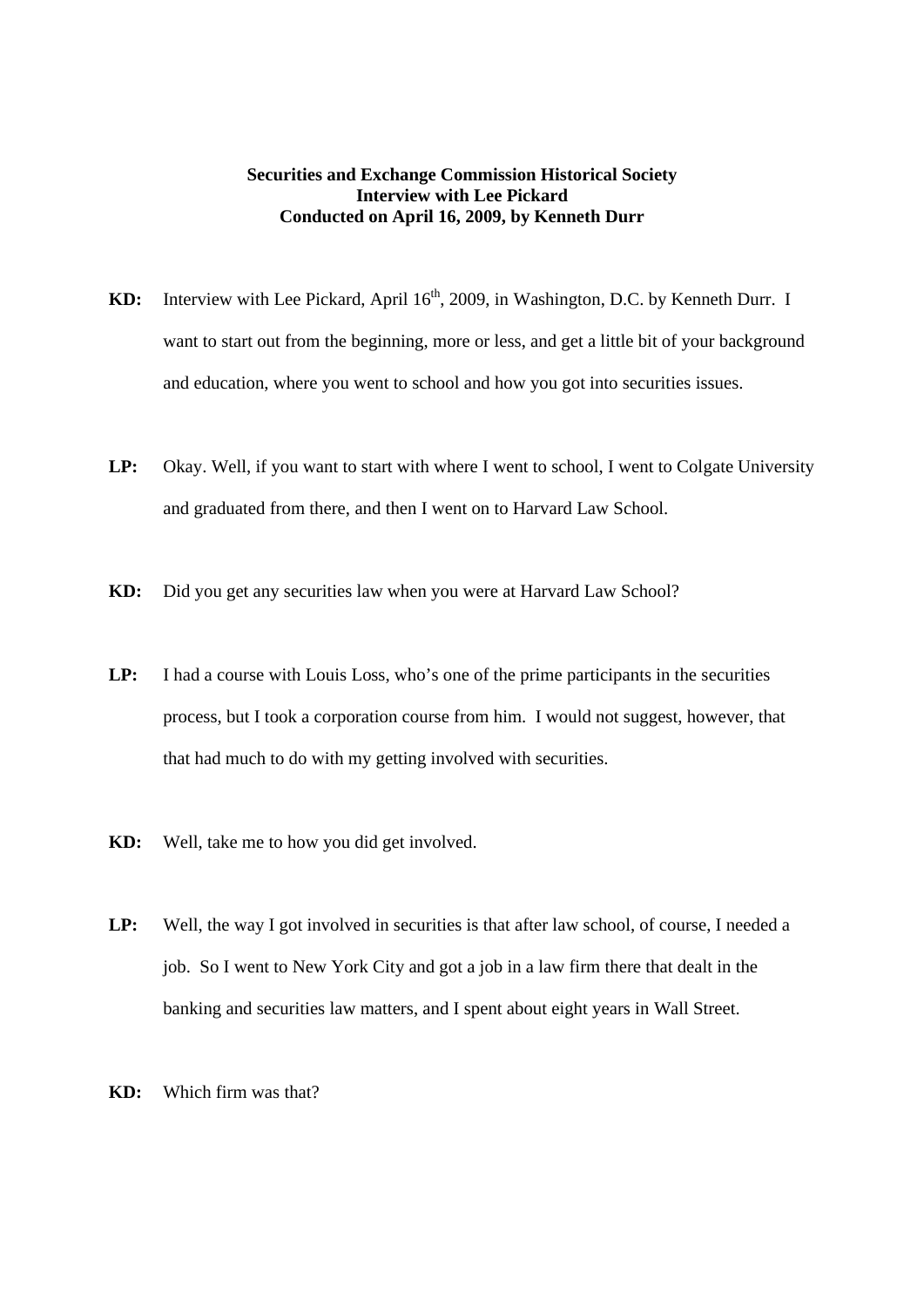**LP:** Well, there were two firms. The first one was Seward & Kissell. And then, after three years there, I moved over to a law firm called Nixon, Mudge, Rose, Guthrie, Alexander, & Mitchell. I worked in the corporate department, and I would be involved in various aspects of the securities profession, underwritings, acquisitions, mutual fund work, finance work. And there, of course, you're immersed in securities and you begin to learn a little bit about it. I say begin because it's a very complicated subject. And after some years there, as you probably might recall as a historian, Nixon was elected president of the United States, and Mitchell became the Attorney General. And I worked with both of these gentlemen, not on a shoulder-to-shoulder level, of course, but I was an associate at the firm.

So I was asked by one of the senior people at Mudge Rose if I was interested in going to work in Washington because the then-new chairman of the SEC, a gentleman by the name of William Casey, was looking for some expertise in his office in the securities field. So I was asked if I wanted to go down, and I went down and saw Bill Casey, interviewed with him. And Bill asked me at the time, you know, about my background, asked me how long I would be able to stay there, and I told him two years. He said "That's fine," because that's all he was planning to stay as well. And, of course, I was there six years, so events have a way of changing. So I came down, and I was Bill Casey's special assistant.

**KD:** What did he tell you your job was going to be as his special assistant?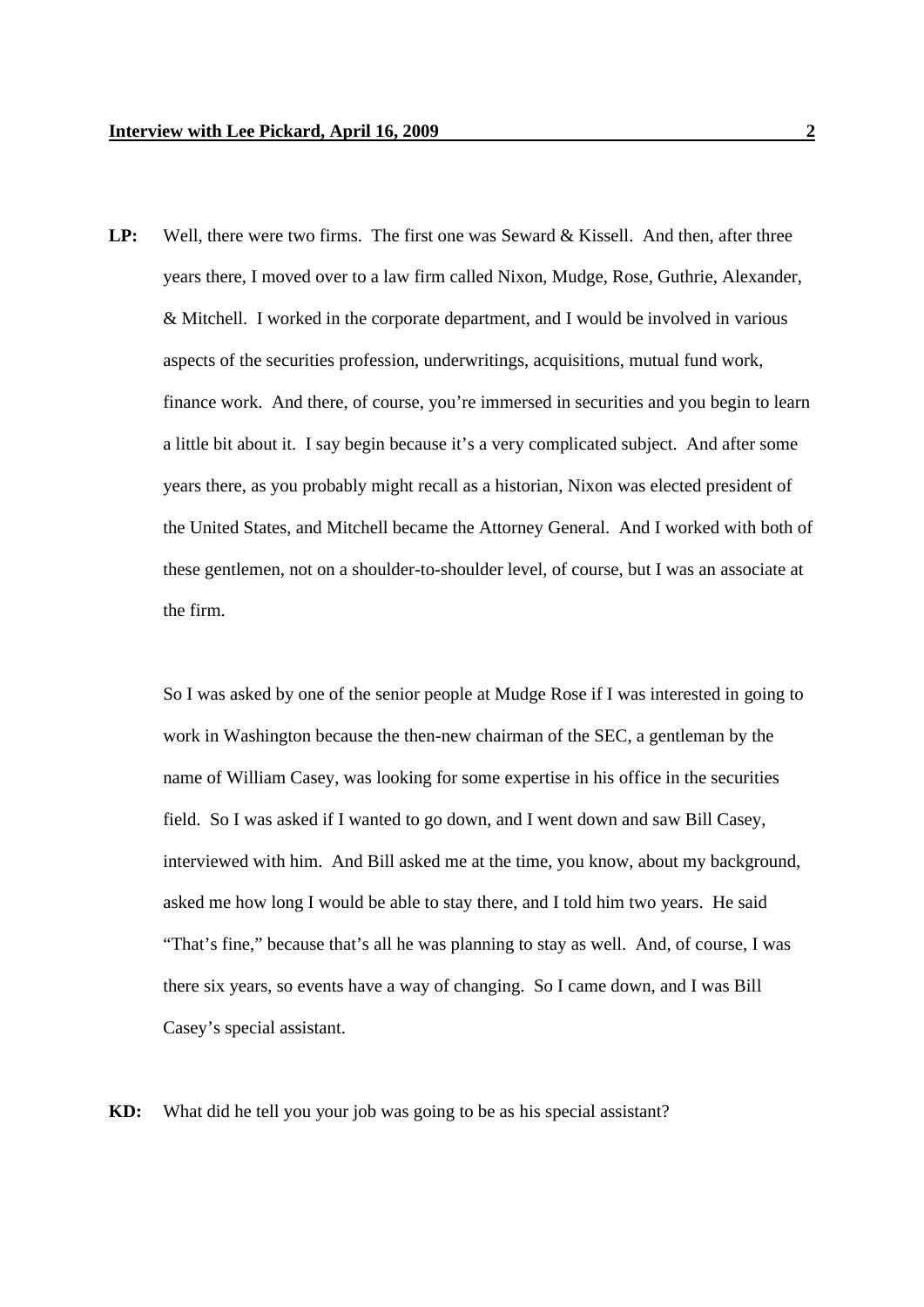- LP: He told me, particularly, he needed support in the Investment Company Act area, the 40 Act area. We call it the 40 Act, the Investment Company Act. And I had some knowledge and some expertise in that area, and I said, "Fine, I'd be glad to do what I can." And from the moment I arrived, I never got even near that subject. I spent virtually all my time in the chairman's office dealing with matters relating to broker dealers and financial responsibility. That was the bulk of my work.
- **KD:** Yes. I want to get a sense of why that was. What was happening at this point, about '72 I guess?
- **LP:** Yes, that's right, '71, '72. That's a good question.
- **KD:** What was coming together to create the overwhelming interest in this particular area?
- **LP:** There were a number of events in the financial sector which were driving the SEC to have to draw its attention to this. Among them were these: they had a paperwork crisis which was unfolding, in effect, in the late 60s where the street was just unable to process the transactional activity because of the cumbersome nature in which it was done, because of the precipitous volume increases that were occurring, and the lack of systems to handle the transactional volume in an accurate and organized fashion. And there were examples of firms that had the papers piled up to the ceiling, unable to determine where a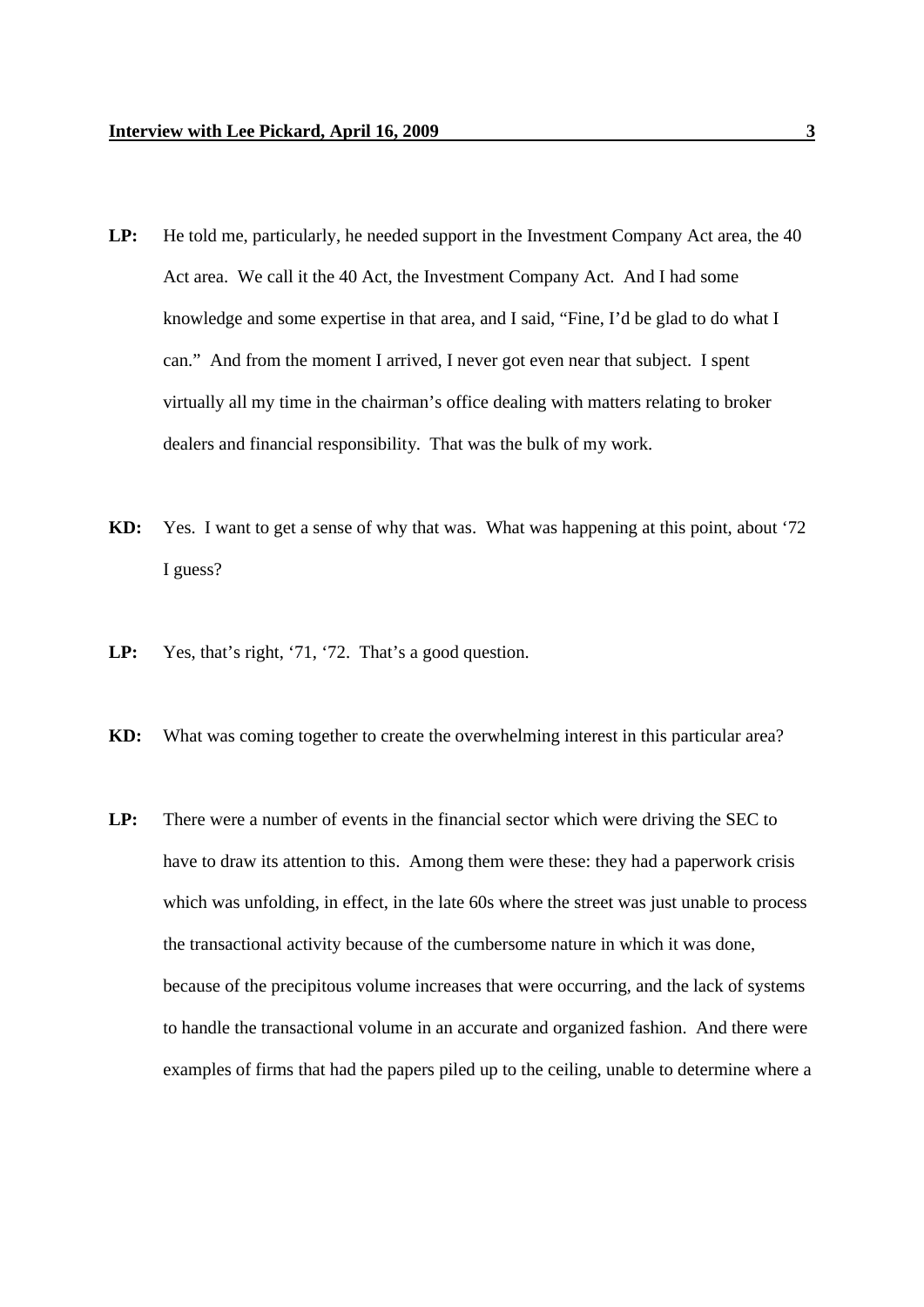particular dividend was to be credited, or where the other side of a transaction was. Errors were prominent.

And as a consequence, the NYSE suspended trading one day a week, I think it was a Wednesday. And on that day, the back office was to do everything they could to try to unclog the system. It was terrible. And not only that, there were a lot of losses that arose as a result of that and other circumstances.

- **KD:** And some firms went under as well.
- **LP:** Approximately 85 to 90 firms failed in the street, a lot of them New York Stock Exchange member firms. And they were just unable to handle it. So the SEC was mandated and required to step in and to try to devise solutions to this problem.
- **KD:** So that was the biggest driver behind the—
- **LP:** Oh, I think so, yes. Another major event that I was involved in—and it's acknowledged in the study itself—is the *Study of Unsafe and Unsound Practices of Broker Dealers*, which was issued, I believe, in '71 or '72. I have a copy of it someplace. It was a heavily-involved study by the staff of the SEC of what was the precipitating causes of this financial debacle, because it was a very serious problem.
- **KD:** Did you work with Market Regulation at all?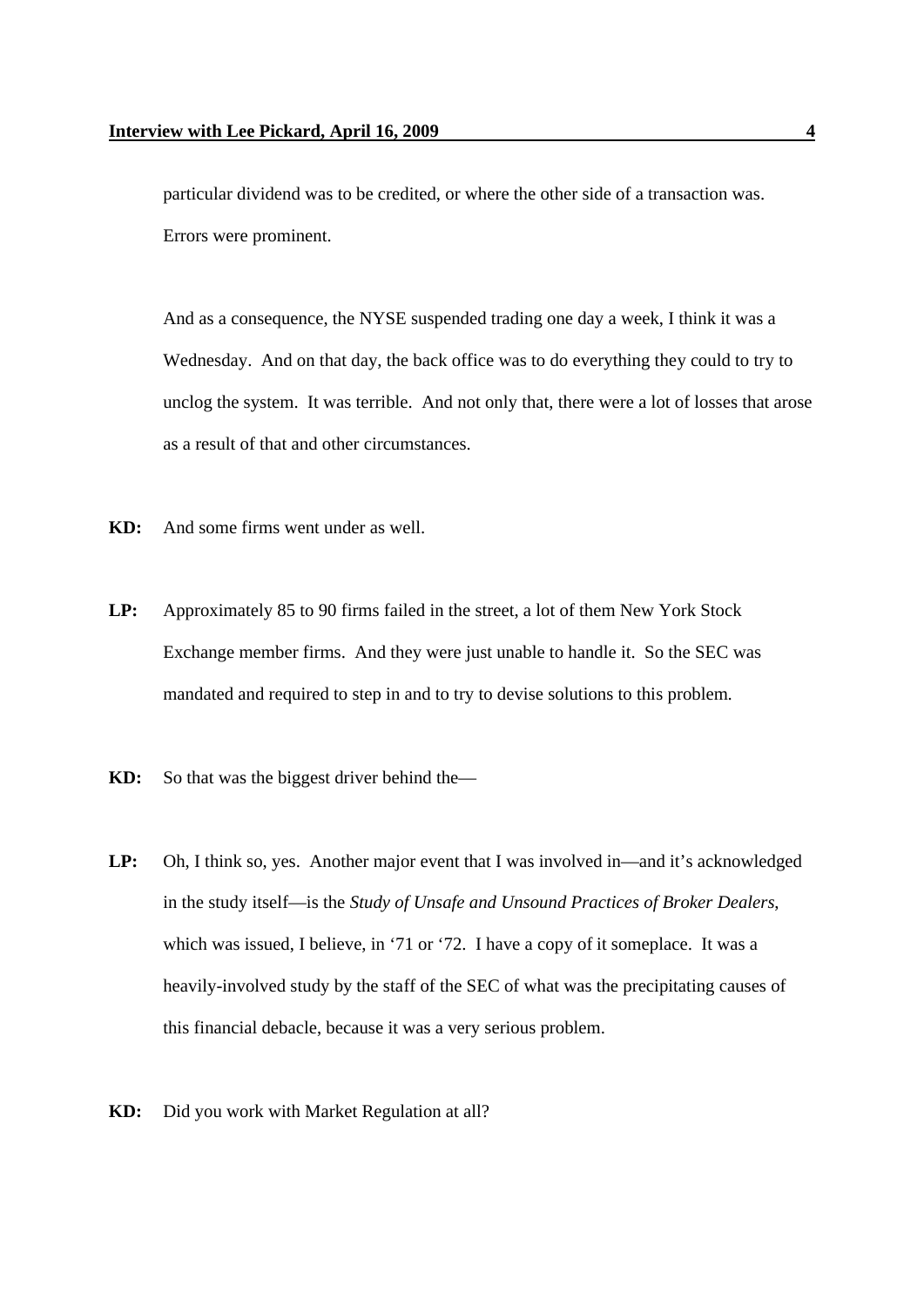**LP:** Yes. Well, Market Regulation wasn't in existence then.

**KD:** Trading and markets.

**LP:** Well, it was Trading and Markets, which was a combination of Market Reg and enforcement. So, of course, I worked very closely and worked with Ezra Weiss and Stan Sporkin and Irv Pollack and others on this study. The study was highly visible and regarded study that came out, and it had a series of recommendations for what should be done to address the problem. So I spent a lot of my time on that study, and the study was well received, and most of the recommendations were eventually implemented by the SEC.

That was one of its great successes because out of that study came a new provision for net capital, a new provision for segregation and handling of customer funds by brokers, a reduction in elimination of a stock certificate as a recordation of ownership and transfer. In other words, the bookkeeping entry was embraced and pursued. Clearing and settlement systems were devised for the settlement of transactions. Transfer agents were regulated for the first time. That was another major part of my effort in the chairman's office and as director—the implementation of the transfer agent regulation. The transfer agent regulation was legislatively invoked. So in the process of doing all this, I kind of had a lot of dealings with the Hill and testimony on the Hill during these topics.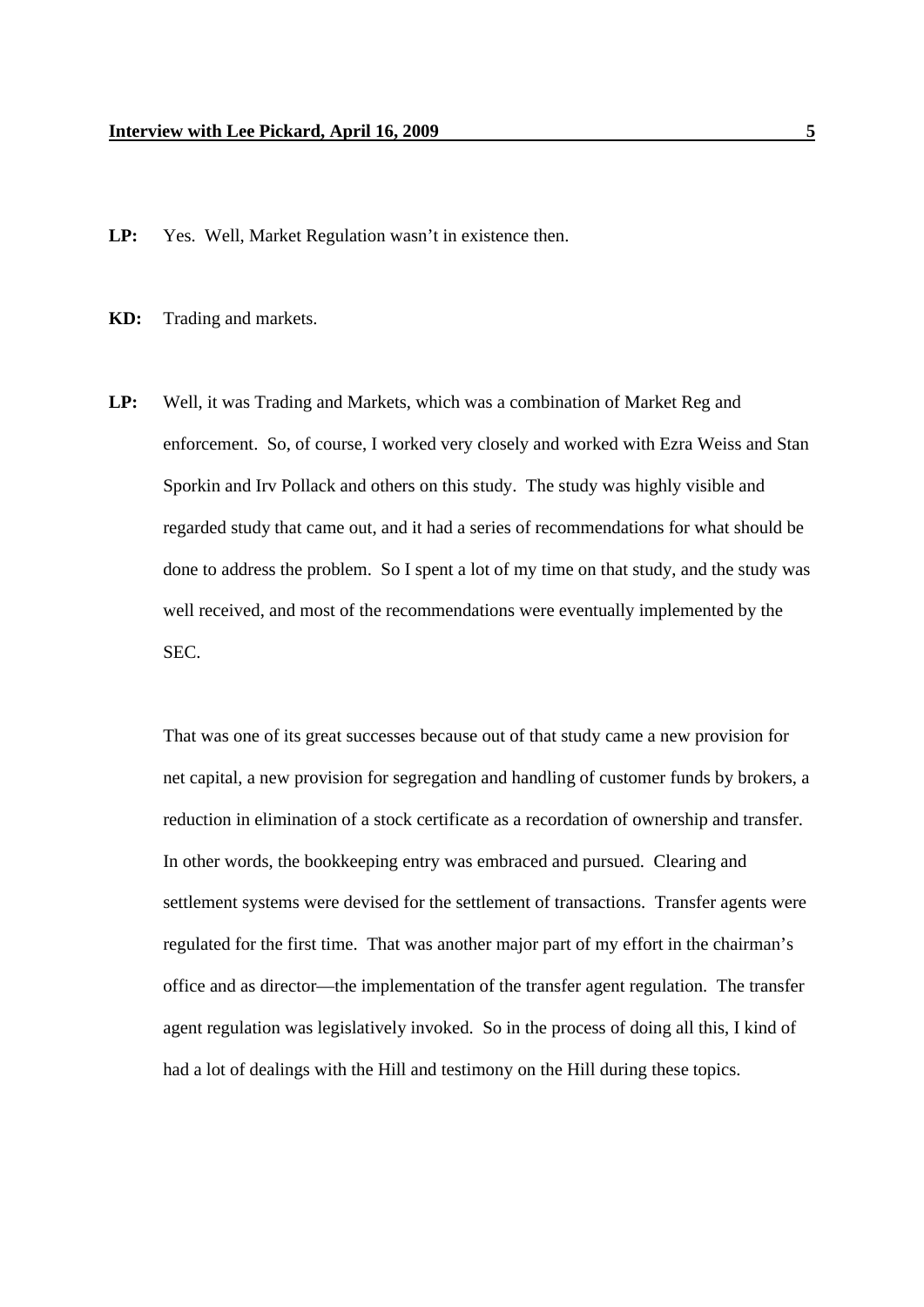- **KD:** Is this during the years after this period?
- **LP:** I guess this would be supportive of the Commission when I was in the chairman's office and, eventually, actually doing it myself as director, testifying before congress numerous times on this issue of transfer agent regulation. Because transfer agents, heretofore, had never been regulated.

A transfer agent is either an entity or an affiliate of a company which records the ownership interest in the company. Kind of important because you have to keep track of that. And that was an unregulated segment of the financial community. It is now regulated, and they have turnaround rules, they have rules on recordations and things of that kind which are on the books and which work very well. But, again, that's one more segment that came out of this process. It's only one of many, however.

- **KD:** What was the response of the industry, of the New York Stock Exchange in particular, to some of these things?
- **LP:** The New York Stock Exchange tended to be protective of its own jurisdiction and turf, as you would expect. But they knew that something had to be done. And, of course, we had other burning issues. The New York Stock Exchange had other burning issues at the time, among them fixed commissions. That's a major event that occurred under my watch, the unfixing or competitive rates. But the New York Stock Exchange knew that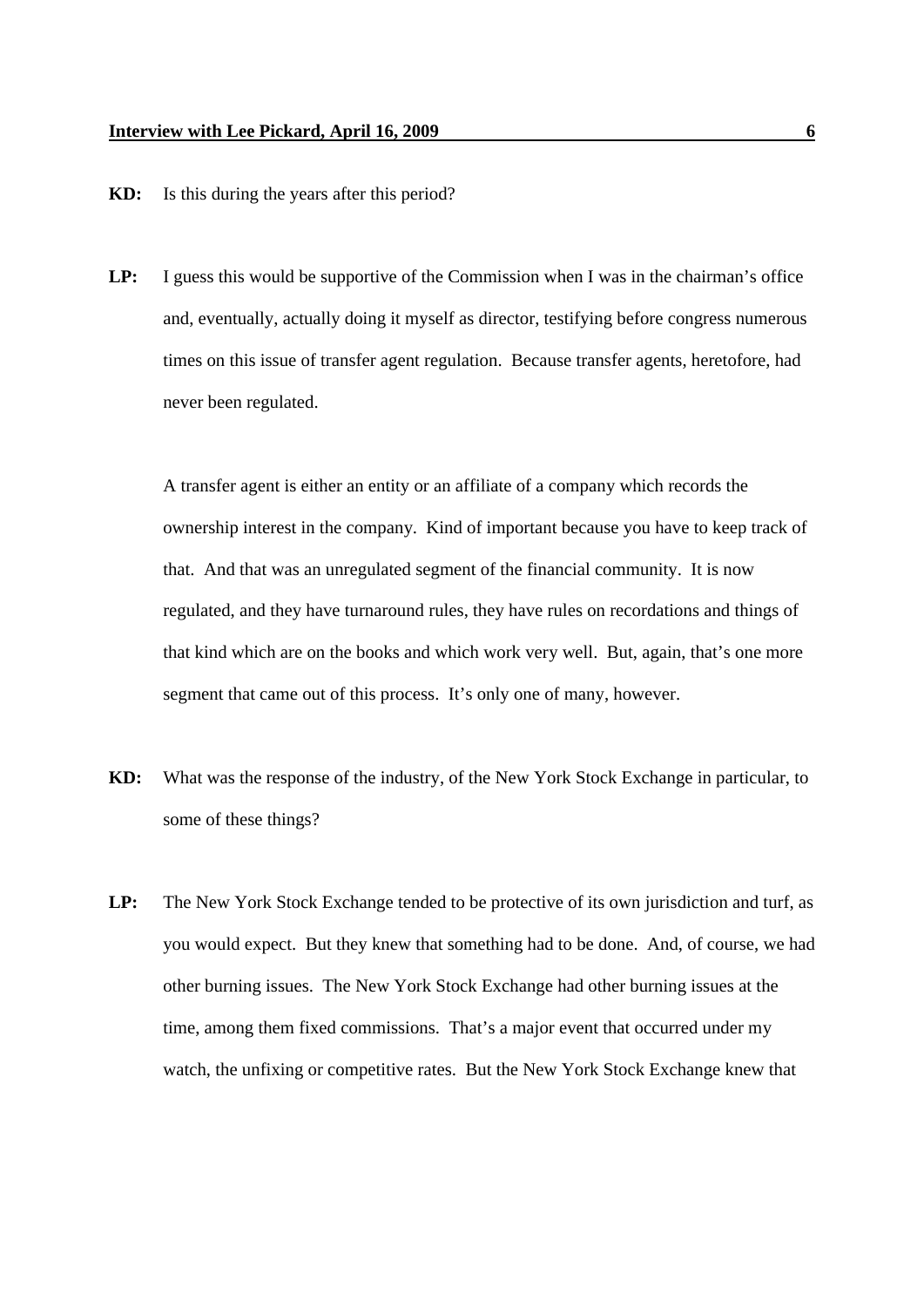there had to be improvements, and they were helpful in the improvements. The Depository Trust Company was, in part, of their doing.

Depository Trust being the vehicle today which houses most of the ownership, so that if you walk into a Bernie Madoff, and you found that he says he has \$25 million of IBM stock, you could confirm whether that stock is in DTC or not, and of course, that wasn't done by the regulators, but it gives you an idea what DTC is all about. In other words, the brokers deposit their ownership interest in positions in DTC, and DTC records them, holds them in bookkeeping fashion.

- **KD:** So this was something that the SEC and the Exchange worked on together.
- **LP:** That's right. Exactly.
- **KD:** The reason I ask is because on a lot of these larger issues that clearly occupied your time later I have a pretty high profile, but some of the things you discuss here don't really show up that much. So the implication is that things went pretty well on this because it sounds like they were directly related to this back office crisis.
- LP: Yes. Things went well, but they required a lot of attention, a lot of debate, public debate. The net capital rule, for instance, how it should be structured, what should be the charges for particular positions all were heavily debated.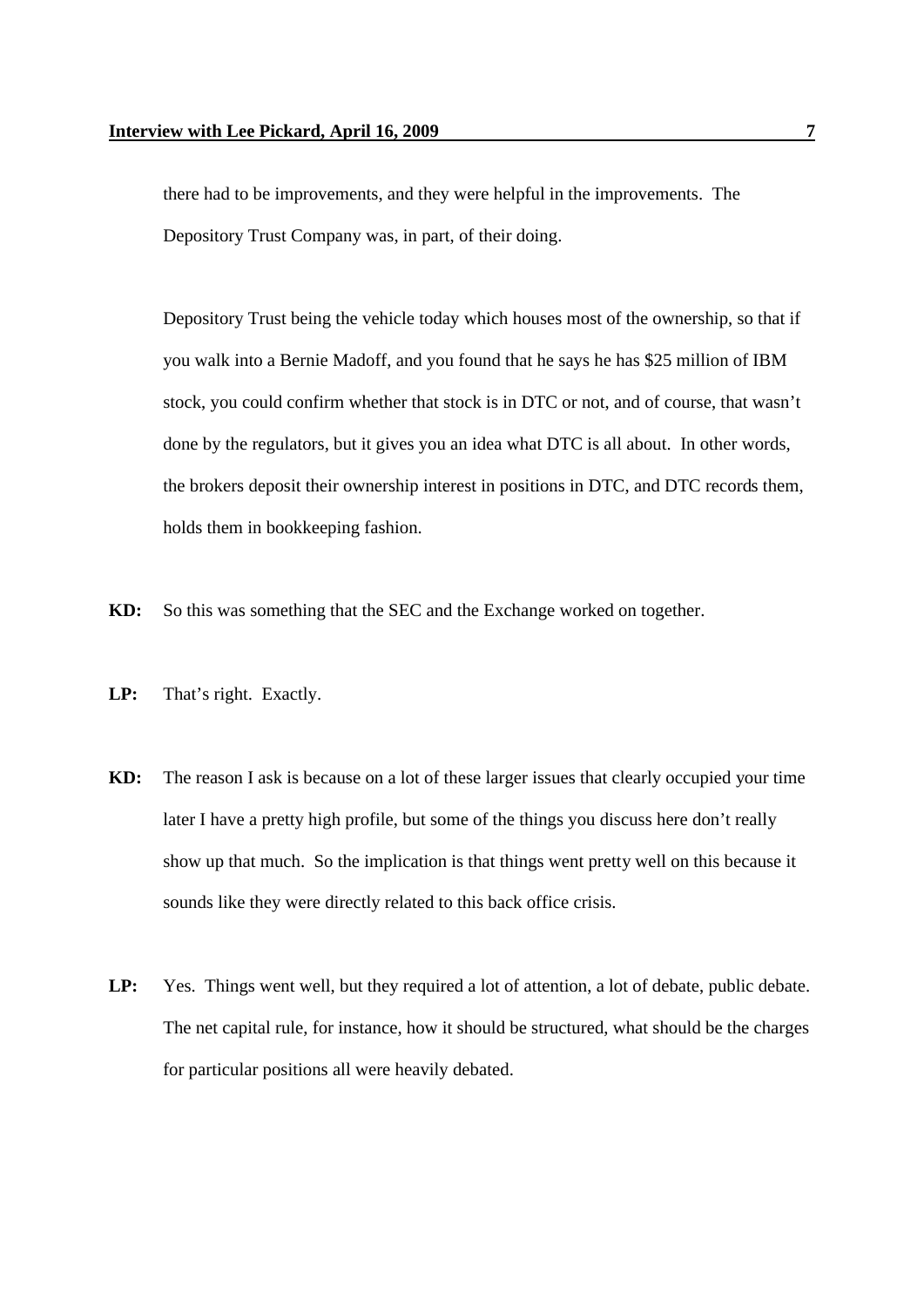## **KD:** Where?

**LP:** Well, within the SEC and within the public because, normally, the process for adopting these rules is to publish them for public comment, and then for the financial community, and for public investors and the SEC to debate the efficacy of these positions and then come to a conclusion. So there was always enormous debate over this.

Just to give you one example of what I'm talking about, because of the financial crisis, a lot of investors lost money. If these firms went under, the New York Stock Exchange had a fund which was supposed to reimburse them. But that fund was soon dissipated, and this is sort of a forerunner to SIPC, which you've heard about. That was another major event during this period, the creation of SIPC which, as we know, insures customer funds and securities against defalcation and solvency up to approximately 500,000.

But one reaction within the SEC—and this is an inside story—there's some principle people in the SEC who advised that brokers should no longer be able to hold, directly, customer cash. Now I don't know whether I should name those people or not. Maybe I won't. I'm on the other side of the equation. But they wanted to take the cash away from the brokers and put it into banks so that brokers would leave that money in banks. Well, that has some serious implications to it. Because, if brokers had to move their money to banks, then, essentially, they would no longer have it available necessarily to lend out to their customers on margin. That is one example.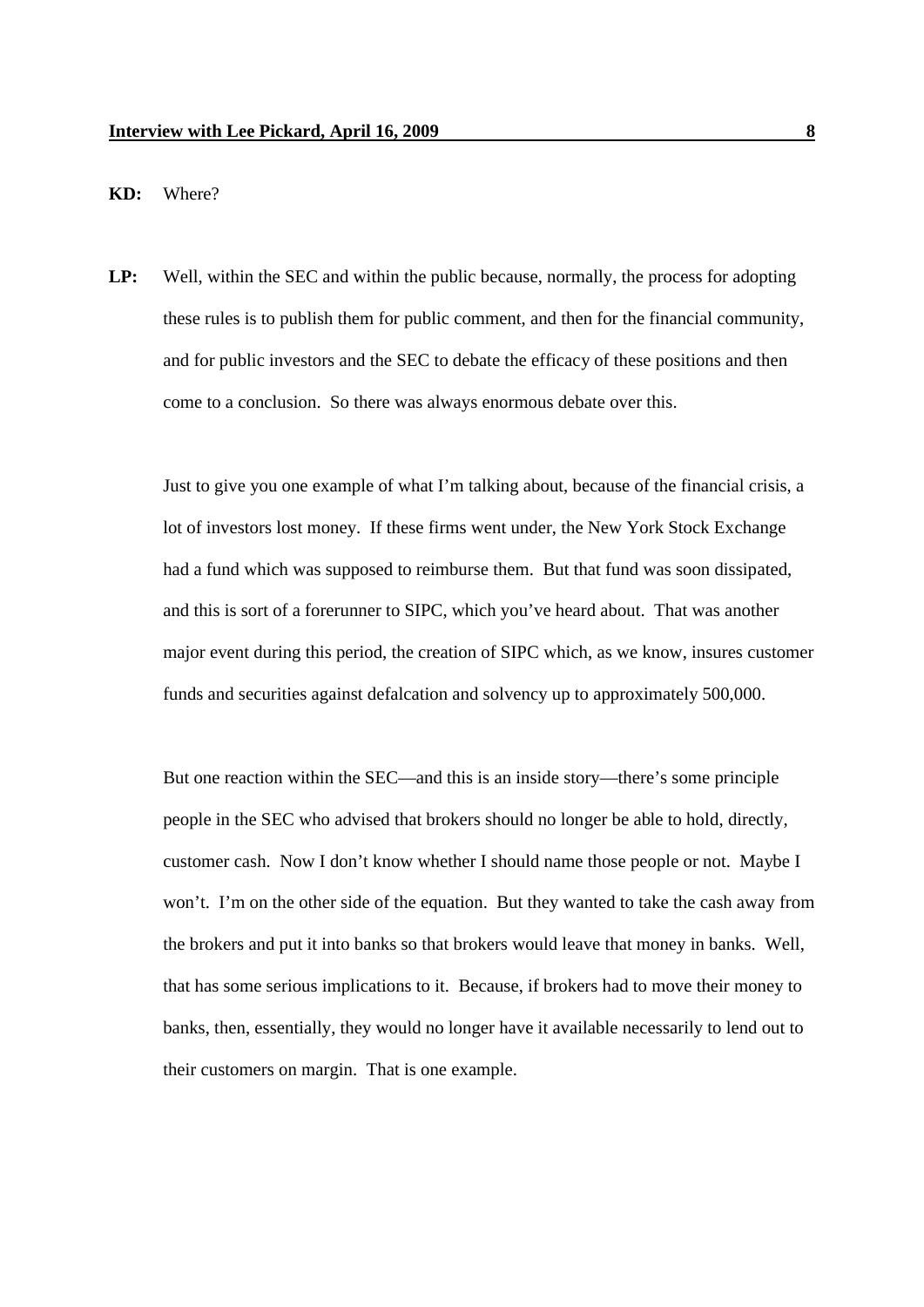Without having that, the revenue streams would be cut significantly because you can look at the typical broker dealer. If you cut out his revenues on margin, he's, essentially, under water. So the question was, what could you do to address the issue of safety of customer funds, or the extreme of requiring them to put that money into banks where they would, essentially, lose some control over it. So we came to a compromise. And this is the forerunner of Rule 15c3-3, which is the customer fund and segregation rule, which I was very heavily involved in drafting, not only writing.

It was a task force that the chairman put together, Chairman Casey. The head of the task force was Jim Needham. And with Needham on the task force was myself, some people from the securities industry, I believe either Stan Sporkin or Irv Pollack from the enforcement division, and there may have been one or two others. And we finally came up with the Rule 15c3-3, which is a rule which permits the brokers to hold customer cash, but they have a strict accountability. It can be used for margin and maybe one or two other purposes, but it cannot be used in their trading activities. And that role today is on the books. It's worked very well over the last 25, 30 years, and very little customer cash in the broker-dealer industry has ever been lost.

- **KD:** Was enforcement ever a problem with that?
- LP: Yes. Enforcement wanted more strict measures. There would be a tension between Enforcement and Market Regulation. The same thing goes for the net capital rule. The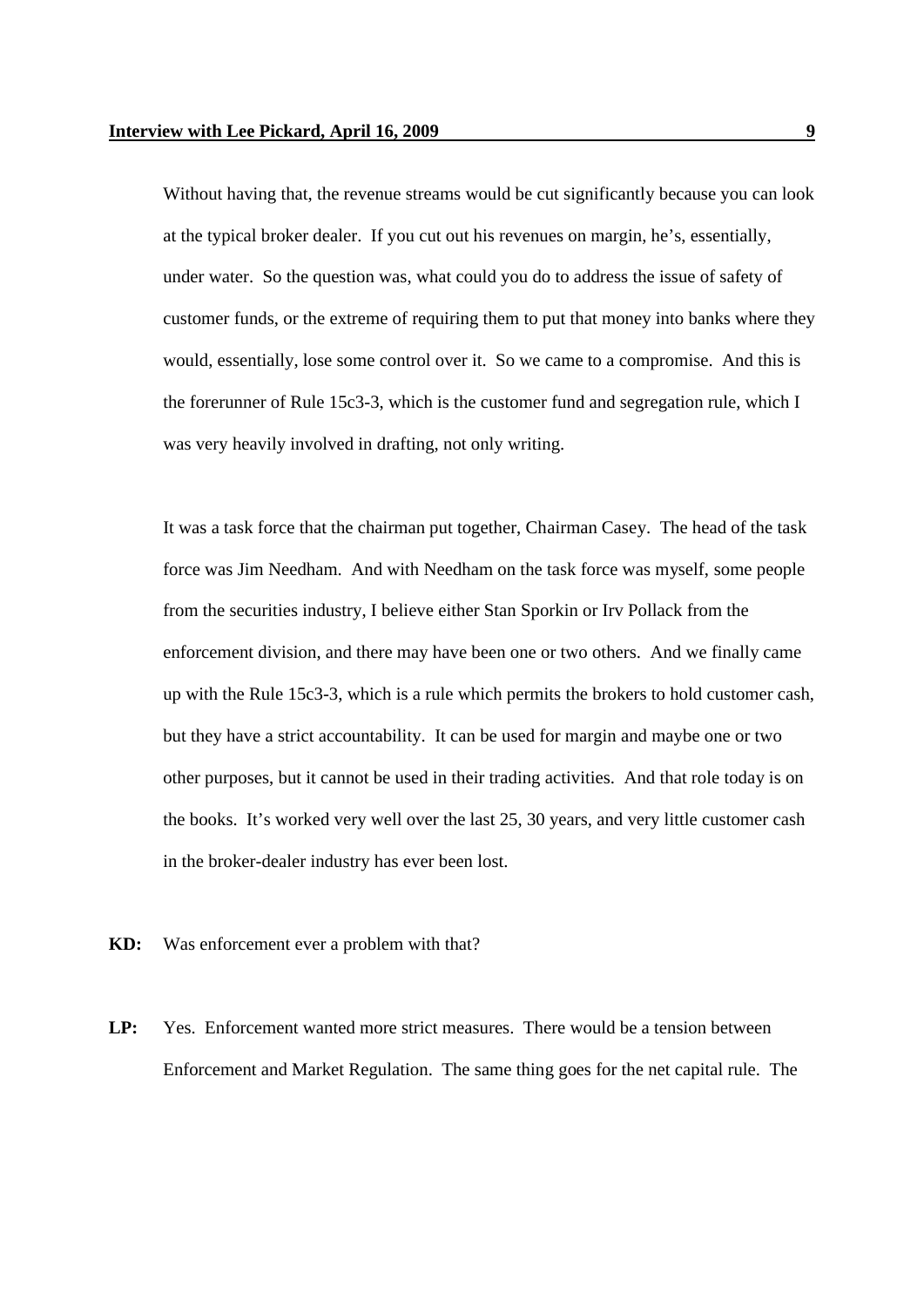net capital rule, they wanted more strict provisions. My own position on this is different. Well, my own position is, essentially, what the net capital rule is today.

- **KD:** It sounds like there's a lot of tension going on between the idea of enforcing as much as practically possible and sort of letting the market work itself out.
- LP: Yes. The enforcement division has as a primary goal, and it should, the protection of investors. And so they would want to make sure that they were comfortable with any provision, and that there was maximum protection. Well, you can give maximum protection to investors, and you should, but that has to be balanced against the regulatory cost and other factors. So that was a point of debate throughout my tenure. There would frequently be a different view by Enforcement.
- **KD:** Where was Chairman Casey on this? Did he set the tone?
- **LP:** I recall one day we were over there discussing, before the congress, this new rule, this new segregation cash rule. And one of the senators got up and said, "Mr. Casey, I'd like you to explain the way a Rule 15c3-3 works and what it does to protect investors." And I'm sitting behind him, of course, and suddenly, this gray-haired guy turns around, looking around the room, and I knew who he was looking at. "Mr. Pickard, would you mind responding to this question?" [Laughter].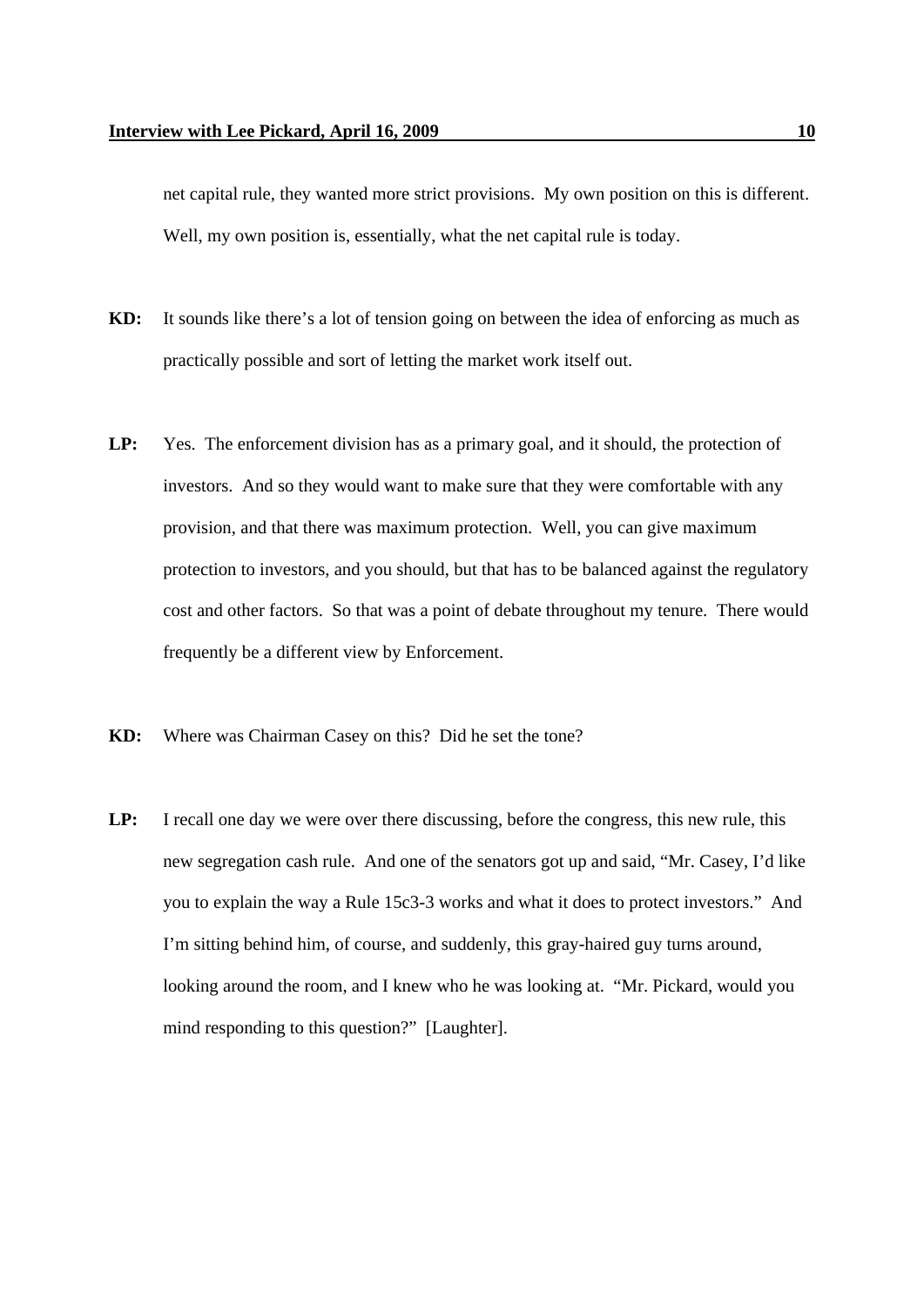Bill was, as you can imagine, and it's true today of these commissioners, they don't want to get into the nitty gritty of some of these financial protection rules because they're extremely complex, and they take an enormous amount of time, and you try to have confidence in the staff that they're doing the right thing at the right time. So I think Bill certainly wasn't resistant to any of this. I don't think he wanted to lock the money up into banks because I think he was getting pressure from the industry not to do that.

And I think we found a compromise that worked for everybody. So that was just a microcosm of one example of the battles that we would constantly have within the division as to the right balance, the right approach to regulation and how far we should go.

- **KD:** Now you're working as an advisor to the chairman at this point. Who was in Market Regulation or Trading and Markets?
- **LP:** Well, the head was Irv Pollack. At that time, I forgot what it's called, Ken, it might've been Trading and Markets, but he headed up both the regulation and the enforcement. And, of course, during my tenure up in his office, Casey reorganized the SEC, split the enforcement division and the regulation into two parts, which I think has some wisdom behind it because there's conflicting provisions on enforcement versus regulation.

I remember once, this is sort of superficial, but we had some provision up there on a rule which we were proposing before the SEC, which started out by saying, "The following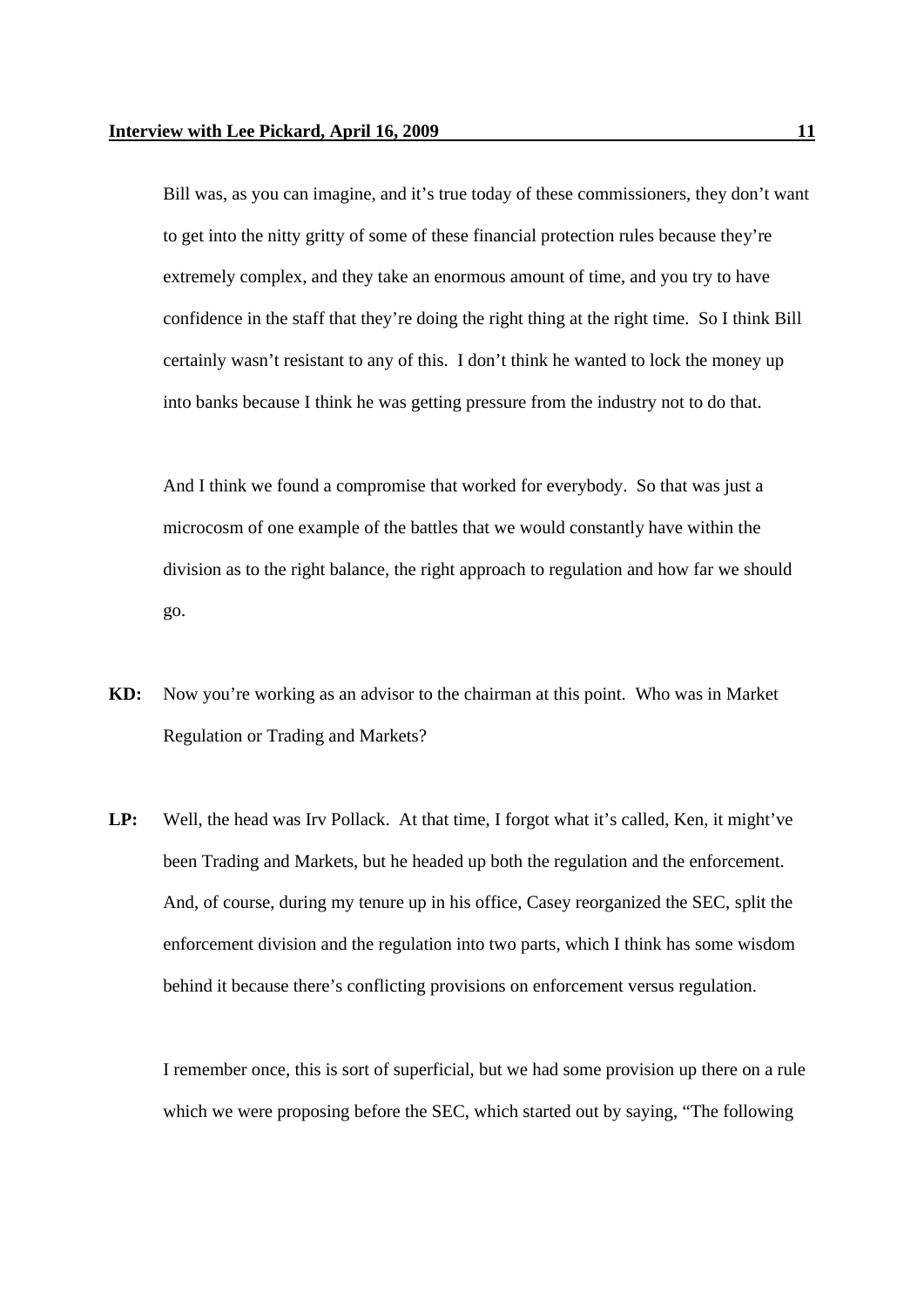practices should be adhered to by broker dealers." And Stan Sporkin got up and says, "I want it to read, 'It shall be unlawful to engage in this type of activity.'" And somebody says, "Well, why do you have to have it read that?" He says, "Because I want to tell the judge when the person hasn't been abiding by this provision that it's unlawful, and it's right in the law." [Laughter]. So there is this constant conflict between the enforcement division and—

- **KD:** It sounds like the conflict was there within the one division when you had Enforcement and the Market Regulation together.
- **LP:** Yes.
- **KD:** Casey had, essentially, separated those out.
- **LP:** Separated the two out, yes. And I think for better. And it's still that way today. Now maybe Chairman Shapiro will look at that again, but I don't think that that is in the cards.
- **KD:** Then Brad Cook came in.
- **LP:** Yes.
- **KD:** Did you continue in an advisory role working directly with him?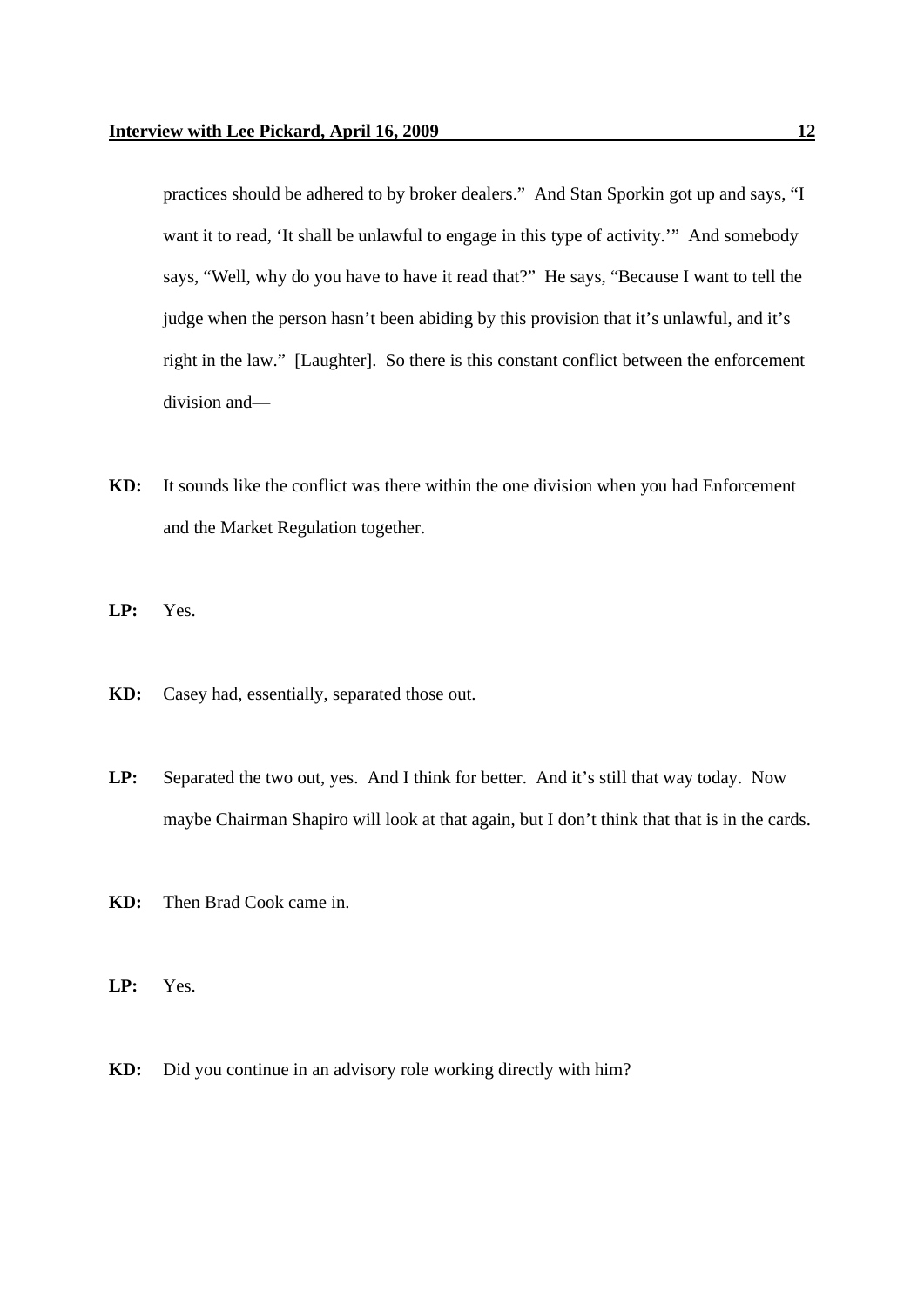- **LP:** Well, what happened is Brad Cook was general counsel under Bill Casey. I think Brad Cook was appointed the first director of the Division of Market Regulation.
- **KD:** That sounds right.
- **LP:** And Bill asked me, the two years was up, and he said, "Can you drive with me to Baltimore?" He was going up there for something, to catch a plane. In the limousine, he wanted to talk to me, and he didn't have time to do it in the office. So I was supposed to ride up in the limousine with him and confer about my future, and then I get shuttled back, you know. My time was not as valuable as his. [Laughter]. And he said, "Lee, I want you to become associate director of Market Regulation in charge of financial responsibility. You've been doing it for two years, and you're right in the middle of this, and we think you're the ideal candidate."

And I said, "Okay," I would do it. And then he left sometime thereafter, and Brad Cook was my boss because Brad was director. And then when Casey left, Cook was appointed chairman of the Securities and Exchange Commission. And I was designated as director.

**KD:** So you were only associate director for a fairly short period of time.

LP: I would say seven to eight months, maybe a year. I can't remember.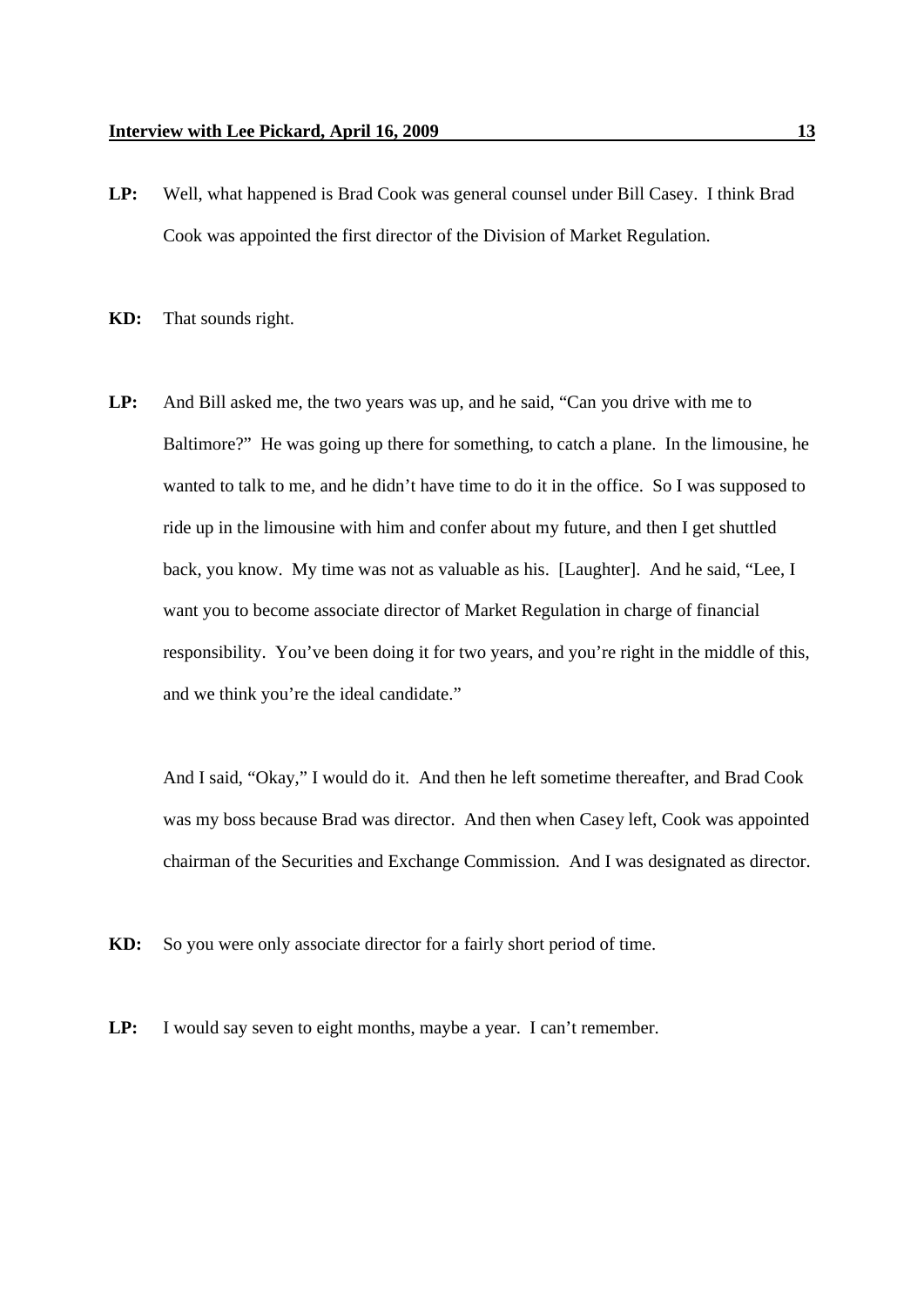- **KD:** Okay. Some things that happened in this period. You had things like the future structure statement, the white paper on market structure. Tell me a little bit about those projects.
- **LP:** Those projects, Ken, emanate out of the issue of fixed commissions, because there was a sense that the fixed commission structure, fixed rates of commissions which are set on the New York Stock Exchange and, indirectly, approved by the SEC, wasn't working. Institutional investors were finding ways to circumvent the fixed rate structure because it was not economical. Bigger trades just didn't cost that much more to do than small trades. And so economics was prevailing and the market was starting to fragment, at least in the perception of some, because institutions would go to regional exchanges, which could have a better method of trading at a lower cost, ultimately. Rebates were prevalent, give-ups were prevalent. It was a leaky sieve.

It wasn't working right, and economics were prevailing over regulation, which is, you know, regulatory dictating of the fixed rate commissions. So we started doing these studies of the markets and the fragmentation, whether or not fragmentation was detrimental to the markets. And one could argue that it is. I, personally, don't believe fragmentation is a serious issue. Never has; never will be. The SEC has spent an enormous amount of energy on an issue which I don't think amounts to a hill of beans.

**KD:** Yes. The question would be fragmentation, another way you could talk about that is competition. You've got different markets.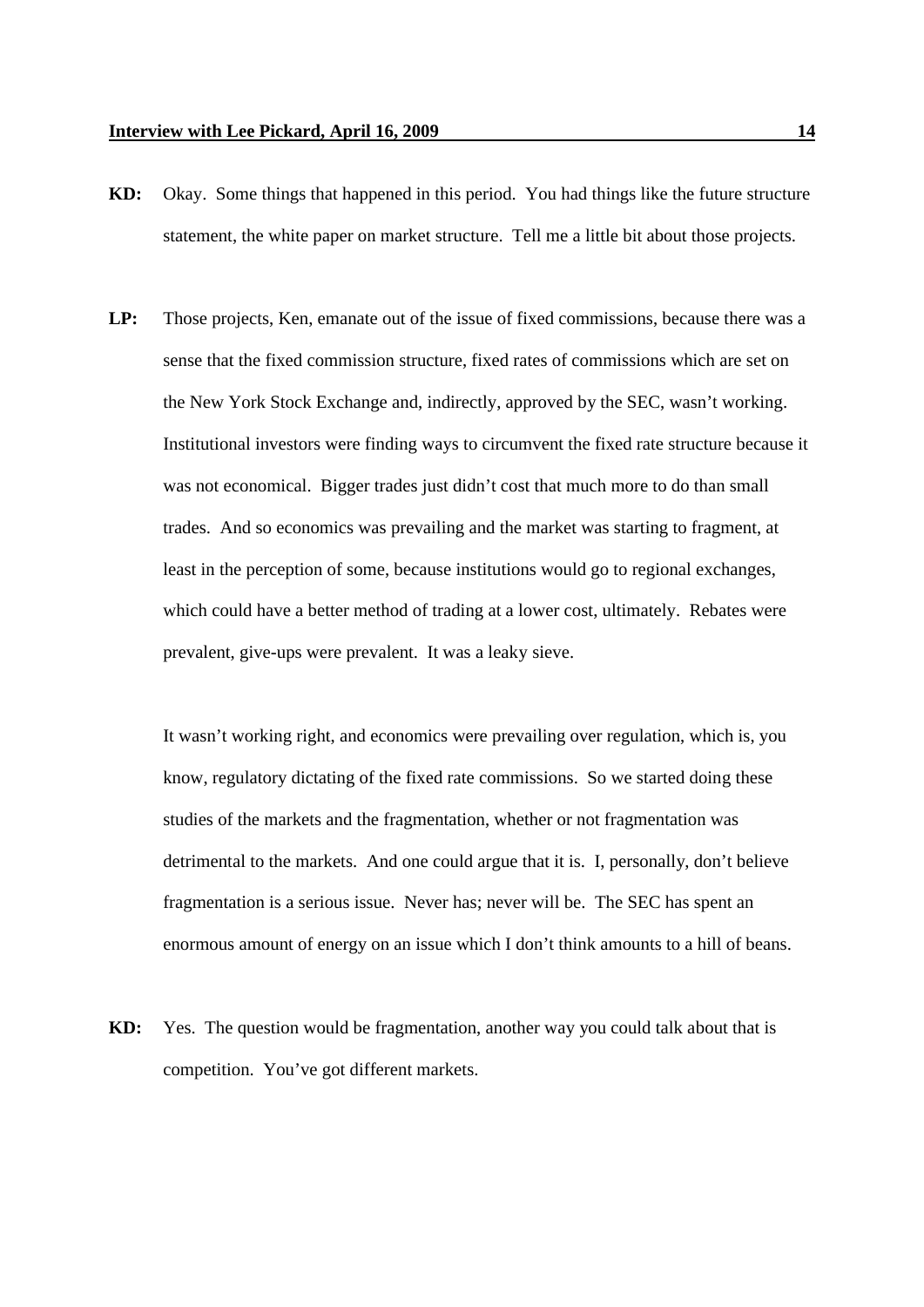- **LP:** Exactly. Almost in order to eliminate fragmentation, you've got to eliminate competition.
- **KD:** Was the understanding, though, that you would seek to foster this unified market?
- **LP:** That's right, exactly. There was, clearly, not only an understanding, but a mandate under the Securities Act Amendments of 1975 that you foster a situation in which every investor could get the best possible price available, wherever that price might be, whether it's in the third market, the fourth market, on an electronic system, whether it's on the Exchange floor. Highly unrealistic type things for the government to be involved in.
- **KD:** Right. We haven't gotten to the '75 Act amendments.
- LP: No, but we're getting there.
- **KD:** I'm just wondering where the guiding hand came during this period, this '72, '73 period. One year, you're issuing these statements. The assumption is that you want to have a non-fragmented market.
- LP: That's the assumption. That is the assumption. Whether it's a proper assumption or not, we can debate that.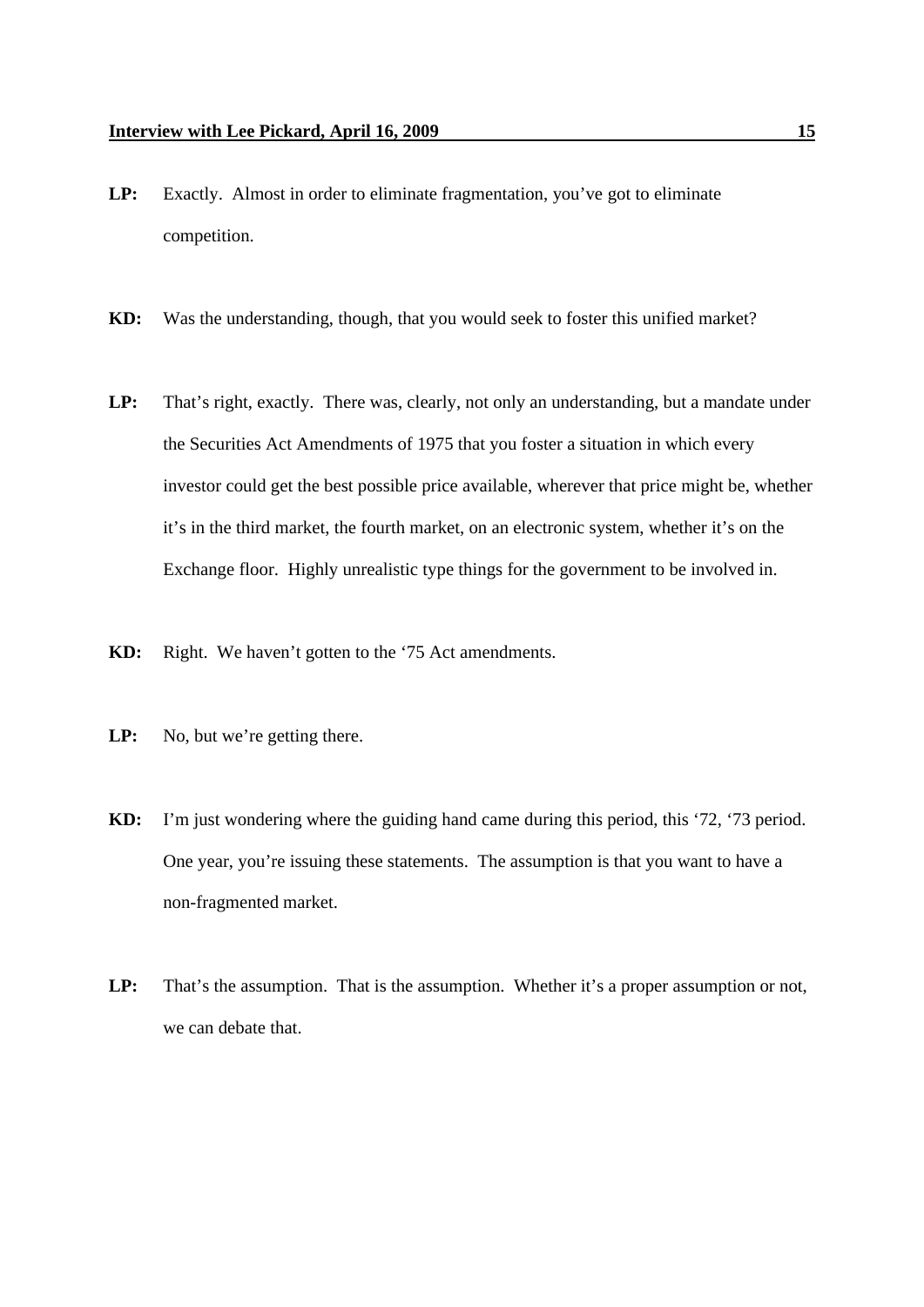- **KD:** Was it something the chairman was interested in, in particular? Was there a sense that this was what congress wanted?
- **LP:** I think there were people at the SEC who felt that that was a proper approach, that fragmentation was detrimental to some investors. Where else would it come from? That's a good question. It came from the New York Stock Exchange because it's in their economic interest to make sure that they maintain order flow on the floor. I think that's a primary thrust. And the Stock Exchange was able to convince some people at the Commission that this was a primary goal of our nation to have unified markets.
- **KD:** How much input did they have in your deliberations when you're putting together these papers?
- **LP:** There were hearings that we had, these papers were exposed for public comment. So, obviously, they had tremendous input. And they spent a lot of their energy. You can imagine the amount of energy the New York Stock Exchange spent on this issue. Why wouldn't they. You know, they're specialists on the floor. We had a committee that I was involved in, a central market committee, and we had the SEC's National Advisory Committee on the Implementation of a Central Market System.
- **KD:** National Market Advisory Board, or whatever it is?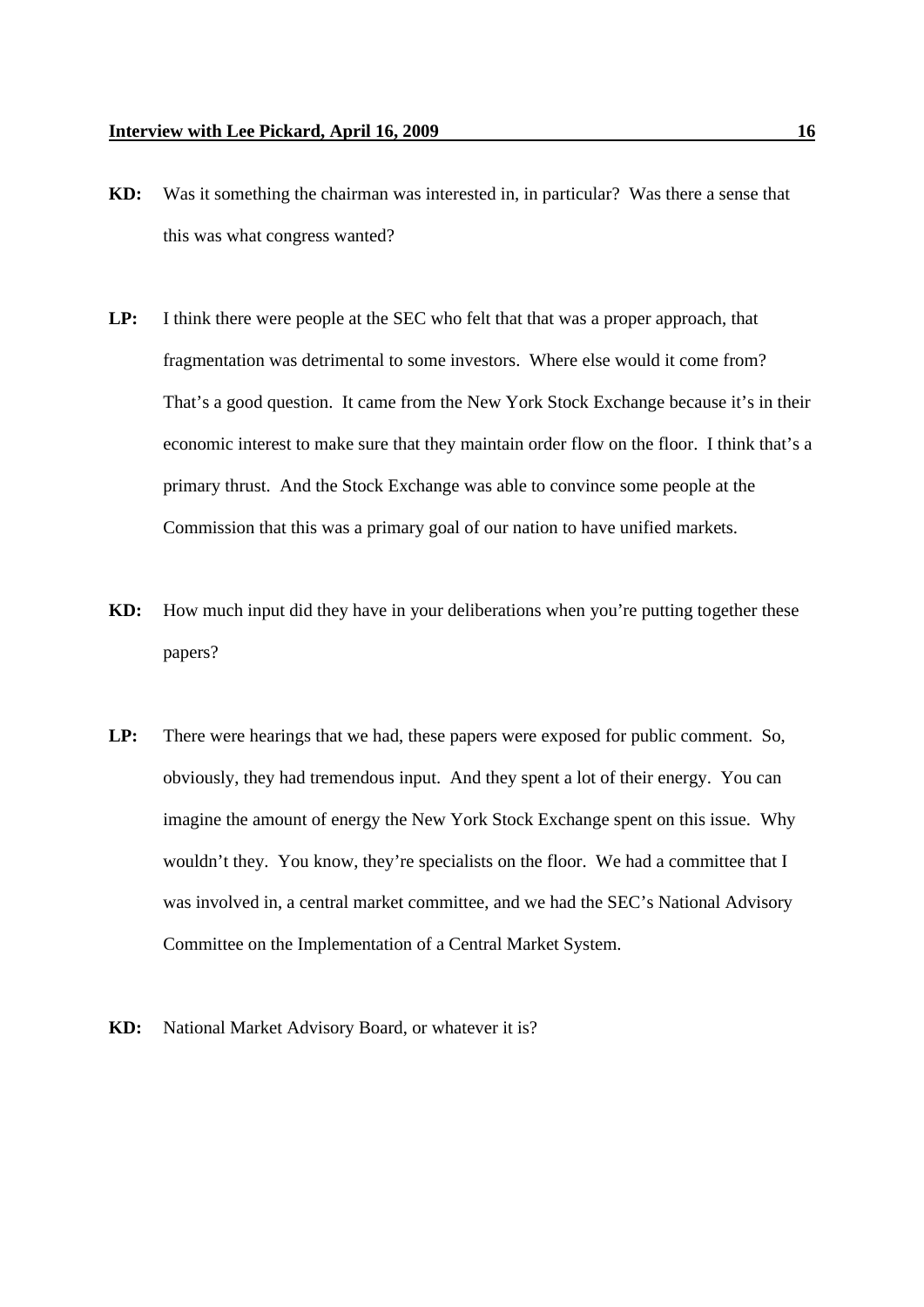**LP:** It was called the National Advisory Committee on the Implementation of a Central Market System. I was a member of that committee, and so were senior people on the street. By senior people, I'm talking about Felix Rohaytn and people of that type, all of whom had, in my opinion, a vested interest in this process. It was not directly apparent, but they spent their life with people who were in the financial community and who were instrumental in the specialists on the floor and things like that.

So the notion was the SEC, in combination with the industry, was to be the architect of a central market system, where there would be integration of quotations, integration of clearing systems, and that was a goal that was promulgated and eventually evolved from the '75 Act amendments. Was it a useful exercise? I'm of the opinion it was not, but I was overruled in many cases on that.

- **KD:** By the Commission, I guess.
- LP: Yes, the Commission, course of events, yes. I was not a regulatory type. Somebody once said to me, "Lee, you're sitting in that chair as director, but you're not a firm believer in regulation." I said, "That's true. All the more reason for me to be here." But, you know, in come areas, I was more vigorous. In the financial area, I wanted a strong financial base, and I did what I could.
- **KD:** Things like the net capital rule.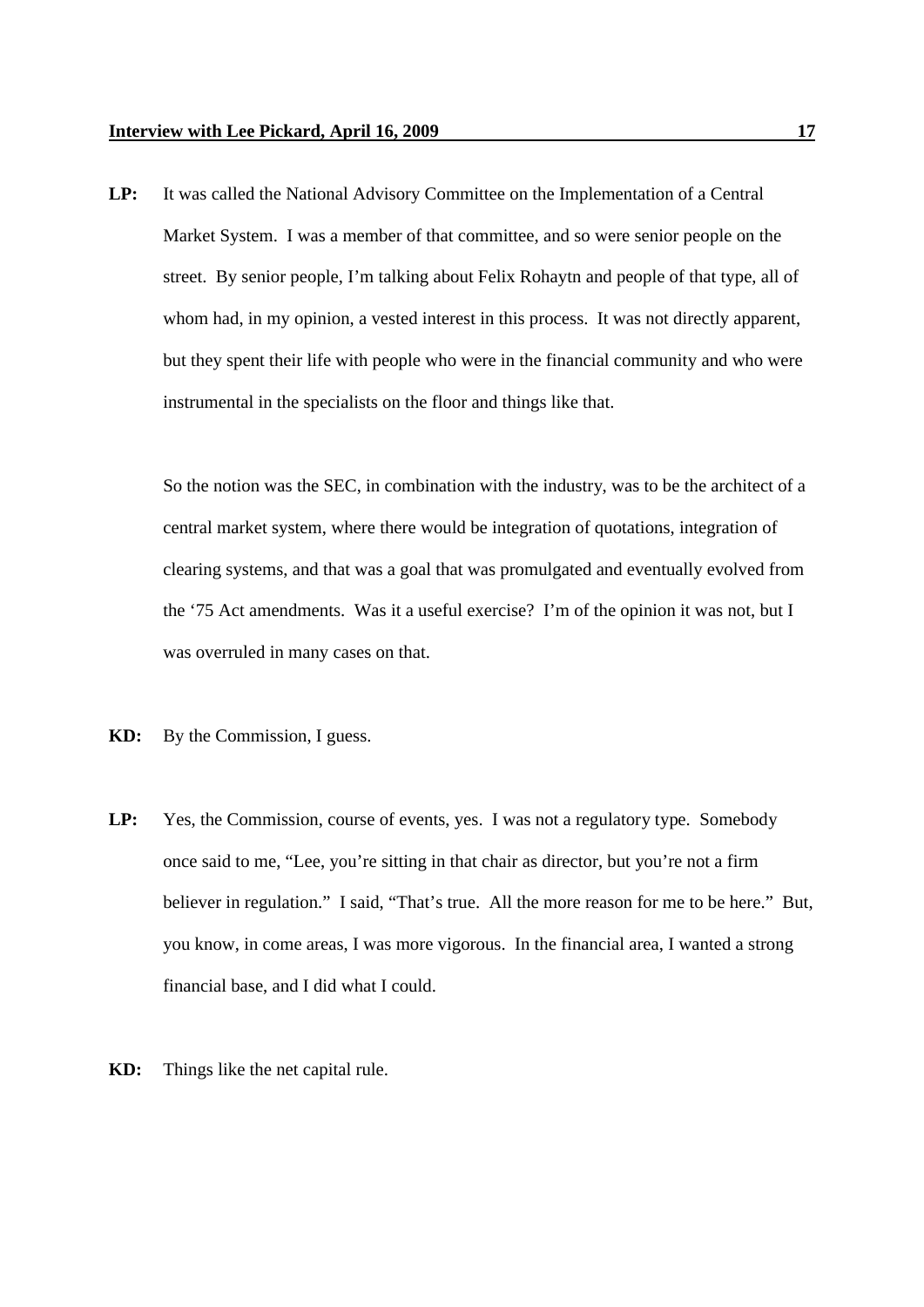- **LP:** The net capital rule, the segregation rule, clearing and settlement. We eventually ended up with systems which are extremely efficient in terms of the clearing settlement. We don't have these paperwork debacles that we had before.
- **KD:** Something that popped up is some controversy—you talked about institutional investors. There was a Rule 19b-2, and there was some question as to whether institutional investors could have seats on the Exchange.

**LP:** Right.

- **KD:** Can you tell me a little bit about where that controversy came from and how it was dealt with?
- LP: Sure. These institutions seeking seats on the Exchange would be an indirect way of recapturing some of these fixed commissions. Again, that's an issue relating to fixed commissions. If they had seats on the Exchange, presumably, they could trade for their managed accounts, and they could rebate back some of the commissions because they would have, essentially, captured them. So there was this notion they shouldn't have seats on exchanges, which is kind of crazy, but again, it's to patch up and to hold in place that fixed commission rate. Now 19b-2 was the rule which related to, if you're a member, having to trade on the floor of the Exchange. I'm trying to reconstruct that. It was, I think at one point, referred to as Rule 394. And that rule required that a member of an exchange bring the trades to the floor.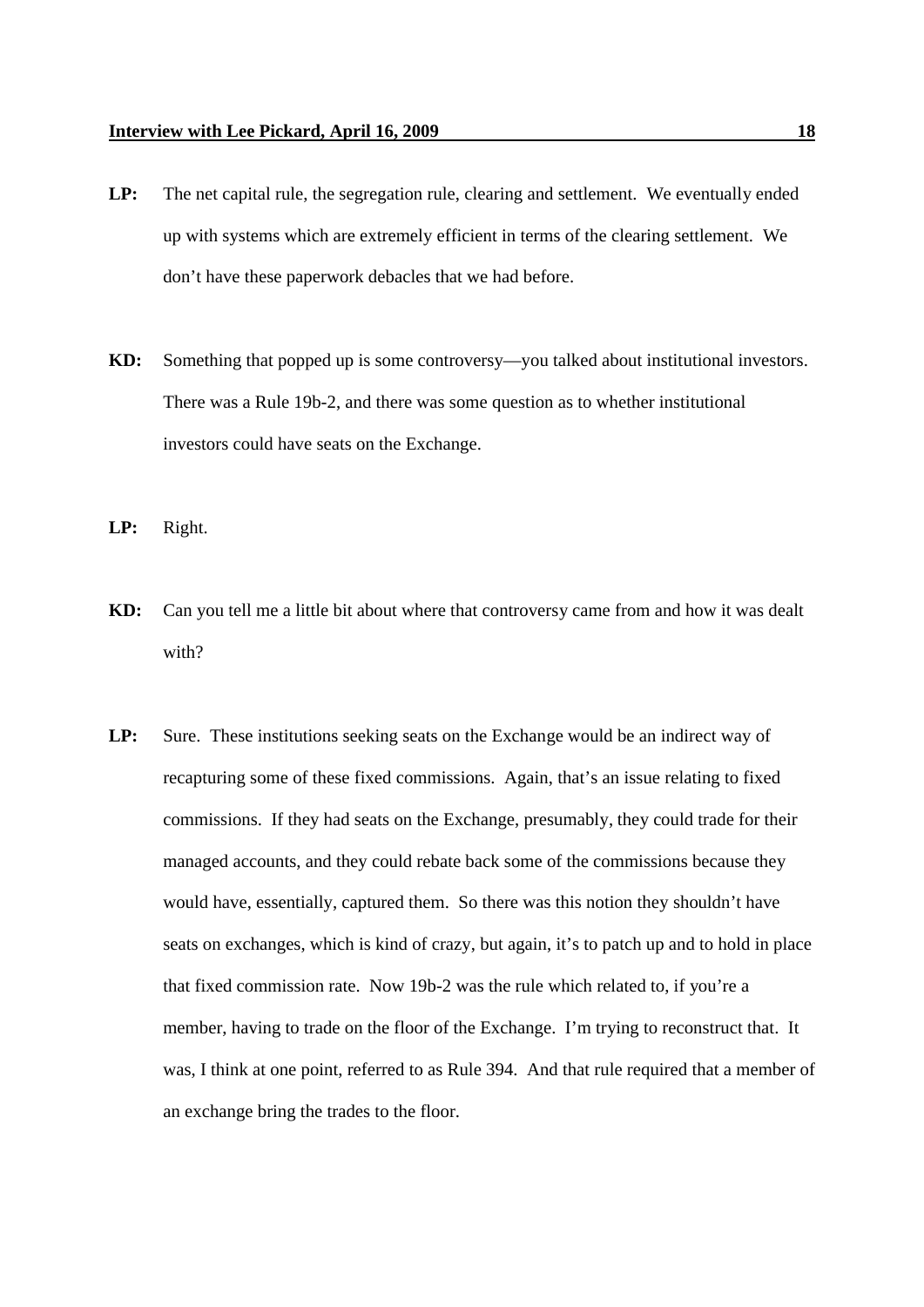- **KD:** Right. That's the New York Stock Exchange rule.
- **LP:** Yes. Well, 19b-2 eroded that and started to cut away and say you can no longer compel your membership to bring the trades to the floor. There was an exception. There's always an exception they can go to a regional exchange. But they couldn't trade upstairs in their own trading department. And, eventually, the 394 rule was deemed to be anti-competitive. And I think Rule 19b-2 was a rule which decided that to be the case, and that made lots of sense. We've always thought that the New York Stock Exchange should not have a rule which compelled its membership not to be able to trade upstairs if it so chose. So that rule, they were compelled to eliminate this anti-competitive rule.
- **KD:** It took a long time, though.
- **LP:** It took a long time. Well, it's because the New York Stock Exchange put up a serious stiff fight on this issue. They thought it was central to their survival, which it turned out to be not. It's another example of a rule of the NYC which turned out to be unnecessary for their wellbeing. And fixed commissions would be another example of that.
- **KD:** Before we get deeply into some of those things surrounding the '75 Act, one other area I want to touch on is the rise of options trading, and how your office in particular, because you're right there at the point at which this is emerging, and how you responded to that.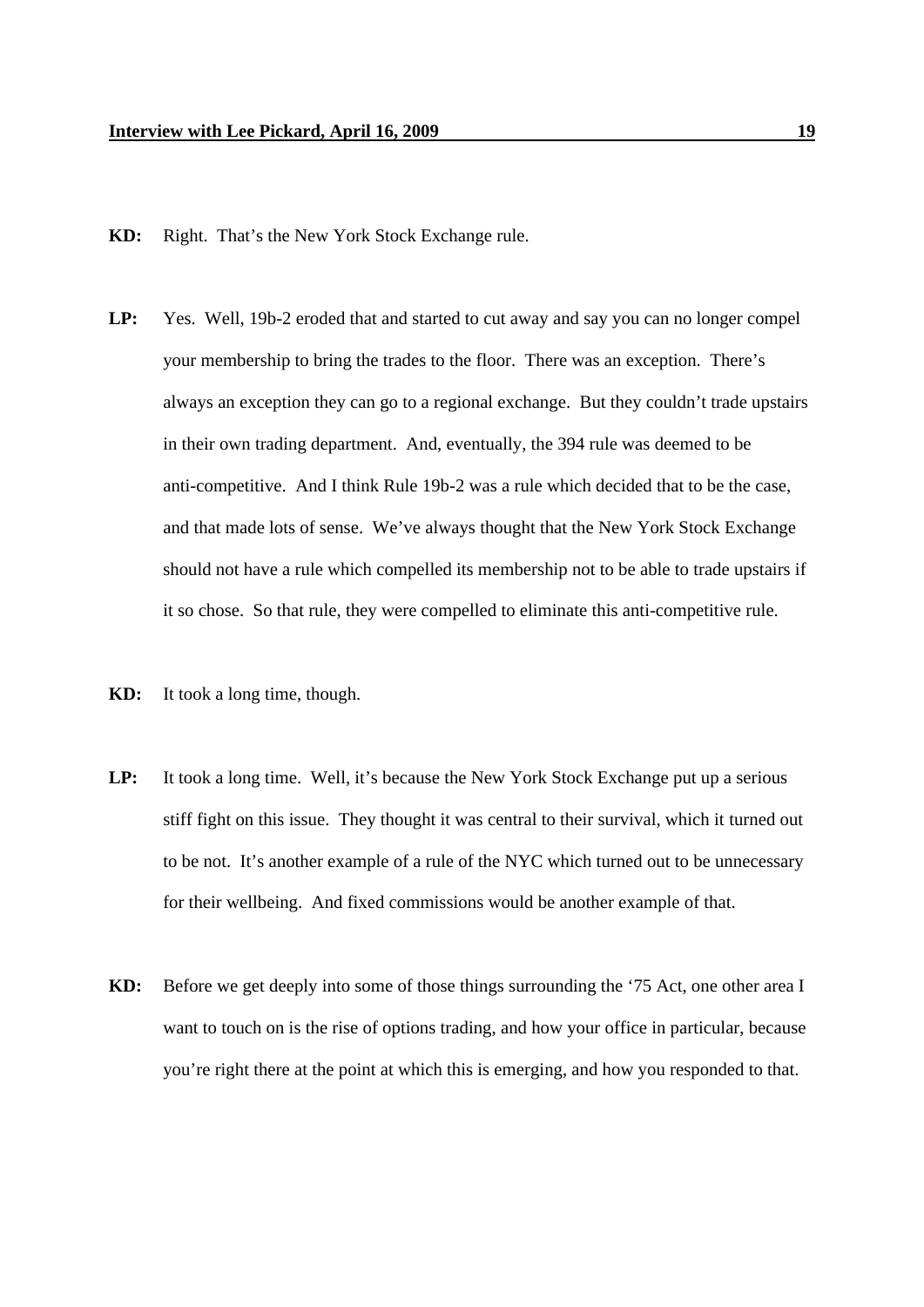- **LP:** Well, the Enforcement Division was always very skeptical about option trading. We looked at it for a number of years, and we slowly but surely phased it in. And we were convinced by the option exchanges that what they were doing had financial safety behind it, and we had no reason to believe that it wasn't permissible.
- **KD:** Why was Enforcement concerned about it?
- **LP:** I think they were worried about the manipulative intent that could occur because of option trading. But I think it was a process that took some time, but we were eventually convinced, or satisfied, I should say, I don't want to use convinced, that the process was not anathema to investors, and was a process which investors wanted desperately for their hedging purposes and for other economic reasons.
- **KD:** Do you remember having discussions with the people in Chicago?
- **LP:** Oh, yes. We had extensive discussions.
- **KD:** AMEX, I guess, was—
- **LP:** Yes, AMEX. What happened, of course, CBOE got in first, and they were very successful, and then other exchanges wanted to rapidly follow. So there was constant pressure on us to approve this as quickly as possible. I remember that being a prominent part of the equation.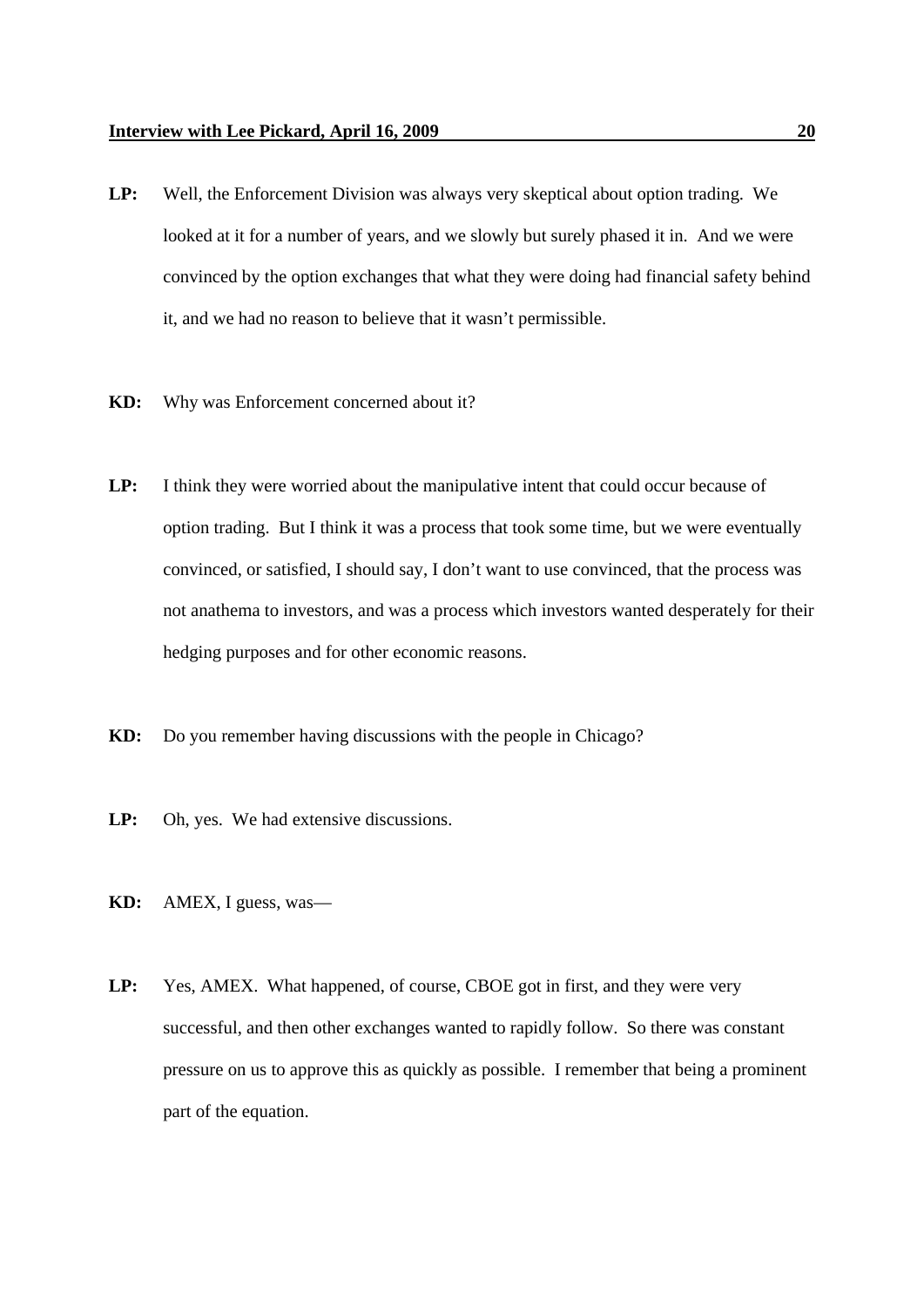- **KD:** What would you say back? If you're going to impose conditions, what were they?
- LP: Well, I can't recall exactly what conditions. I mean, we did impose conditions. As I say, it was a phase-in process, and we watched it carefully before we would permit full expansion. But I can't recall. There were conditions about financial safety, things of that type.
- **KD:** In the time you were there, definitely AMEX had started with options. Had the New York Stock Exchange begun?
- **LP:** No. I think that came after. But the other exchanges came in. Philadelphia came in, of course, and others.
- **KD:** And later on, there was a freeze for a while, after your time as well, I think.
- **LP:** Could have been. I don't remember. And then, of course, another major program that was launched in my tenure was the oversight of municipal securities firms.
- **KD:** Talk about that a little bit.
- **LP:** Municipals have largely been exempt, and they are exempt, even as we speak today, from the '33 Act provisions, but it was thought that there should be some regulatory oversight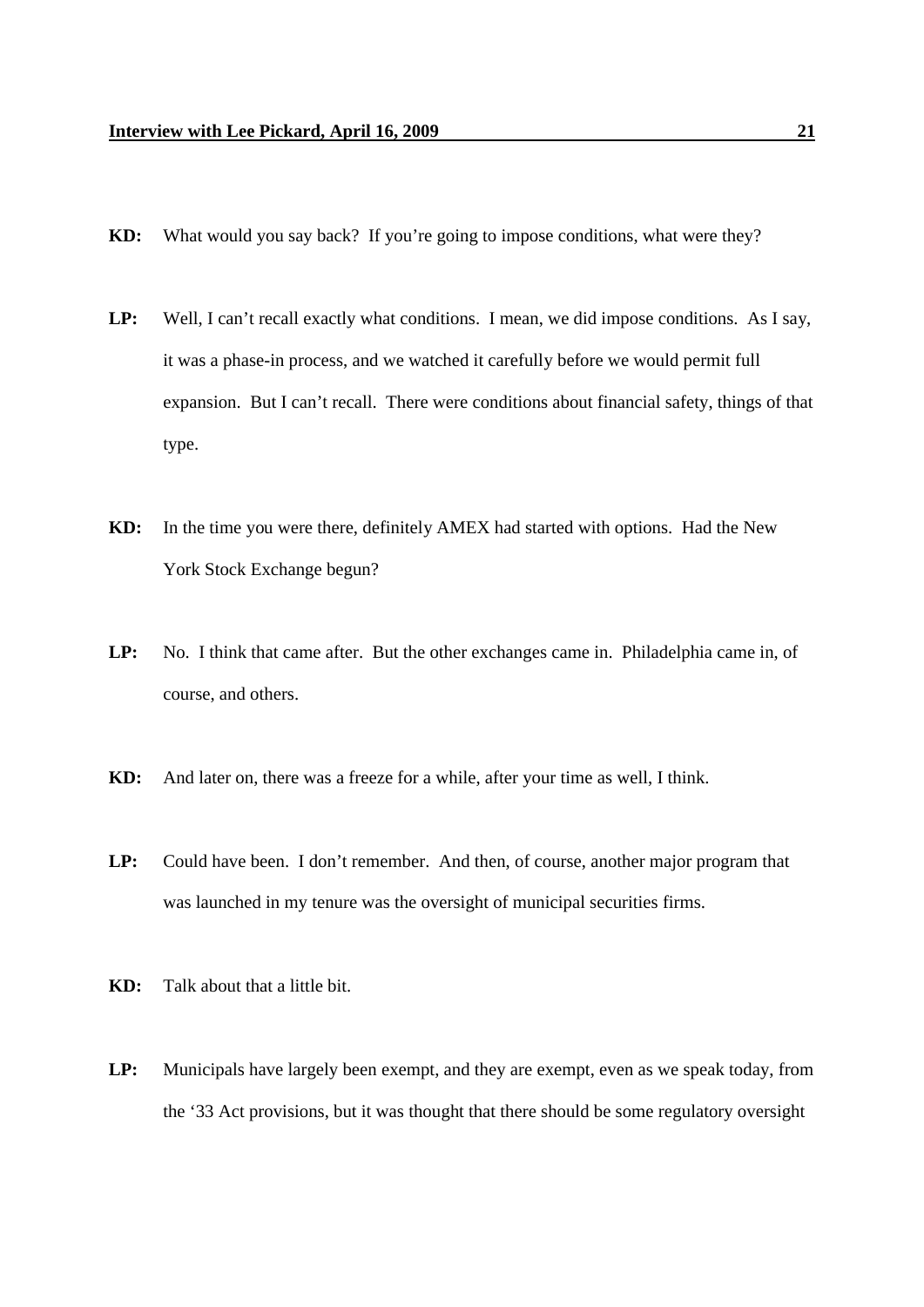of municipal securities broker dealers. So they were required to register, and they were required to adhere to a series of standards.

And because municipals are not only dealt with by broker dealers, but ultimately banks, the municipal securities rule-making board was put into effect, which is an amalgam of broker dealers and banks, and it sets standards subject to SEC approval. It's like a FINRA, like a self-regulatory organization. And so that whole program was unfolded, and it set standards for municipal transactional activities.

There was markup provisions, there was confirmation provisions, record-keeping provisions, the same type of standards and measures applicable to broker dealers dealing in equities and debt were set forth for broker dealers to deal with municipals, with the public.

- **KD:** I would assume there would be some push back from them on that.
- **LP:** There was some, but it worked out fine. Of course, there would always be push back. That was a kind of a theme among securities firms. And rightly so. They should be. It's like today with the investment advisors, you know, this notion that they should be under FINRA. Well, they're going to push back because regulation is a costly affair.
- **KD:** With the municipal securities, did economics, the problems that cities were facing in the 70s, did that have anything to do with it?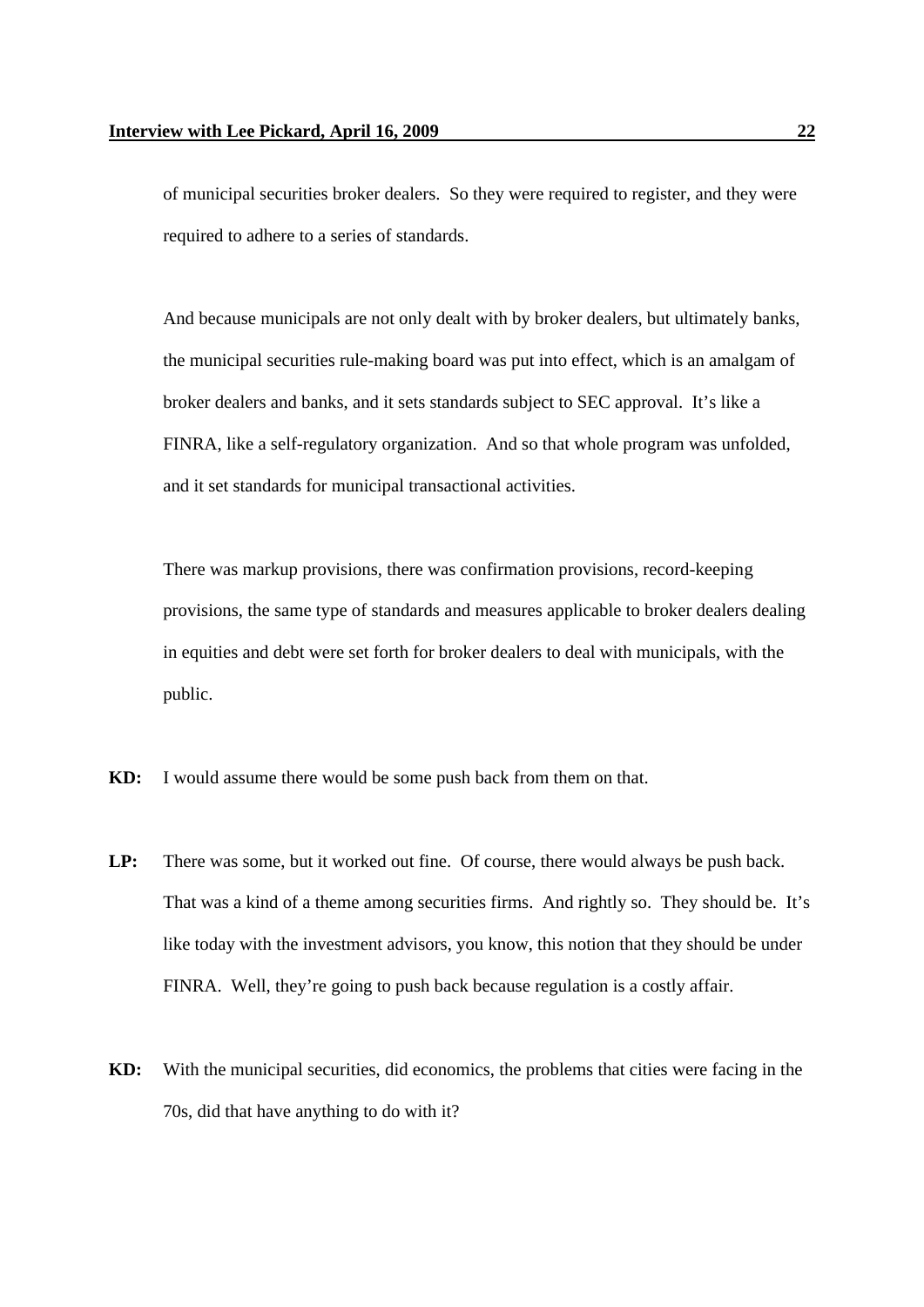- **LP:** I think it did. Yes, it did. That had something to do with the regulation of that industry.
- **KD:** Because when things get in stress, that's when the problems show up.
- **LP:** Exactly. Stress tends to create more regulation. It never reduces regulation.
- **KD:** Well, let's get into commission rates then.
- LP: All right. That was probably one of the biggest events on my watch.
- **KD:** Yes. And under Casey and Brad Cook, there was something that someone dubbed prudent gradualism, i.e., you're going to unfix the rates on transactions above \$500,000, things like that. Do you remember that decision being made, or was that ad hoc?
- **LP:** It was systematically made. I think we reduced it, you know. One of the reasons for the gradualism was to see what occurs when you have at least some measure of competition among transactional activity. What are the results? So it wasn't a bad idea.
- **KD:** Did you see what occurred?
- LP: Yes. What occurred was a relatively smooth operation, not anything of any significance. Now commission rates eventually came down tremendously, but the profitability of the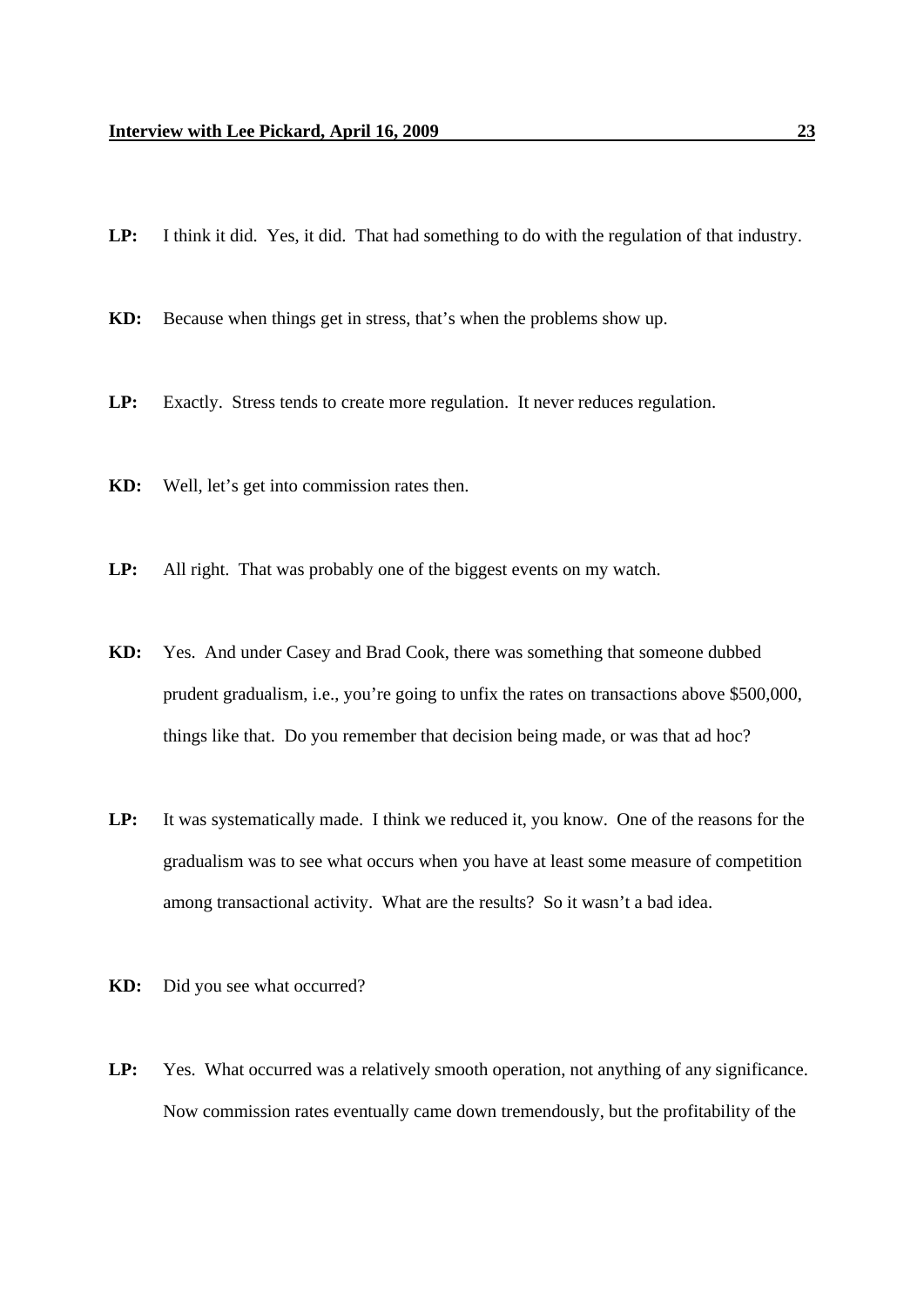street wasn't reduced commensurate with the reduction in commission rates. In fact, profitability eventually went to even higher levels. There was a tremendous increase in volume throughout this period, trading volume. And that trading volume had an impact on profitability.

- **KD:** So you saw this even in this period when the rates were unfixed only for the very large transactions.
- LP: That's right. We didn't see any negative consequences that were predicted by the New York Stock Exchange and others. The unfixing commission rates is probably one of the major acts of deregulation the government has ever been involved in, other than maybe the civil aeronautics board.
- **KD:** Was the intention to continue working that way, to continue gradually going down?
- **LP:** Yes.
- **KD:** What happened? Because it seems like it stopped in the Brad Cook years.
- **LP:** Well, it didn't stop. Well, in May of '75, we did.
- **KD:** Right, until '75 when all the reins were off.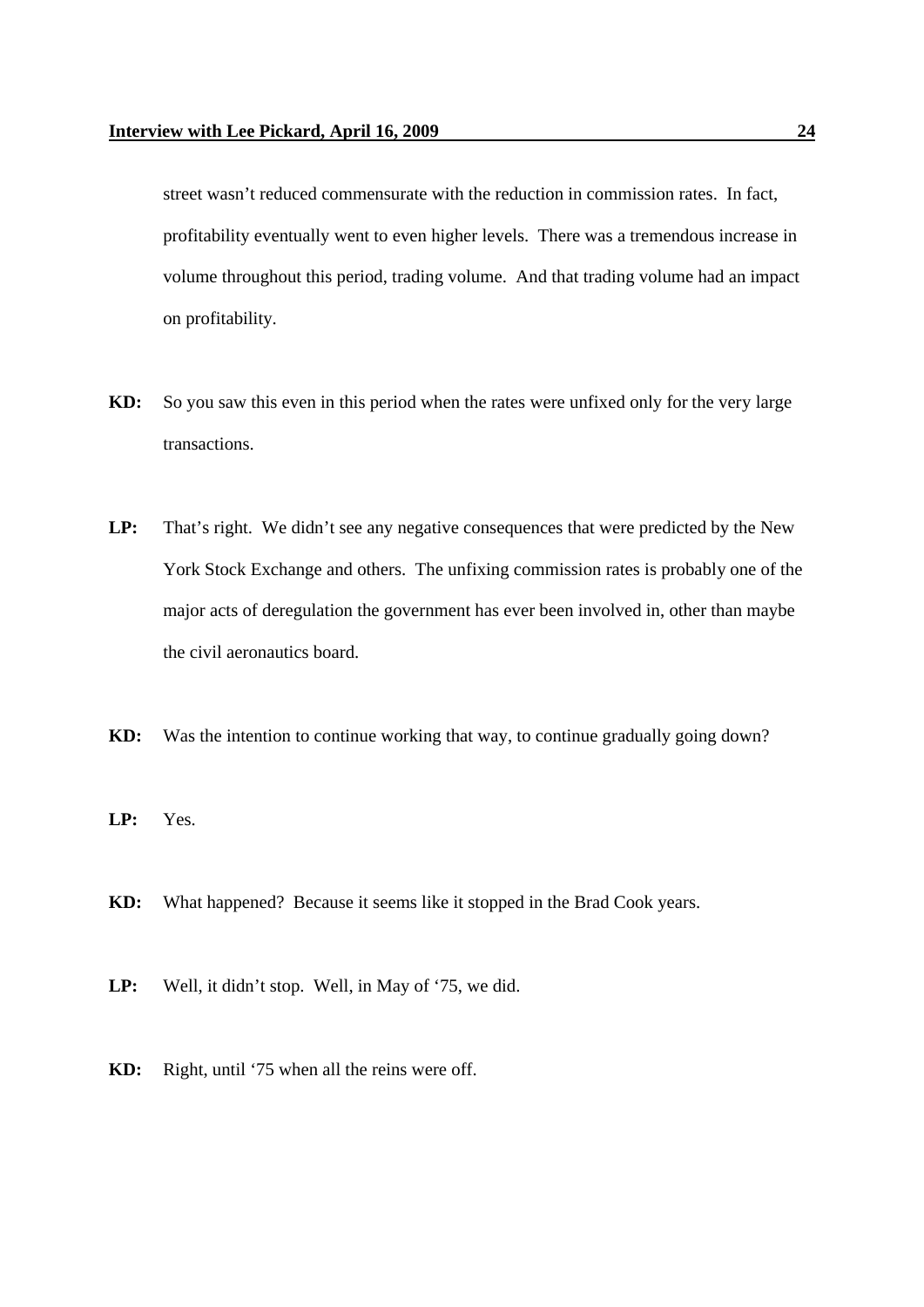- LP: Well, you're saying there was a period of time when it was quiescent?
- **KD:** Yes, that's my understanding.
- **LP:** The issue was prominent and debated intensively during all this period. The Commission did it. The Commissions convened—I think it was under Ray Garrett, because I had five chairmen when I was director. Casey, Cook, Garrett, Rod Hills and then finally Harold Williams. I had five of them. You're saying my tenure was short at the SEC.
- **KD:** Yes. Compared to what?
- **LP:** I had five chairmen while I was director.
- **KD:** It's true. Was it clear that Garrett was committed to unfixing commission rates?
- **LP:** I think Garrett was a very prudent and conservative type chairman, but he became convinced, as I did, that fixing commission rates was not only unjustified, but the SEC didn't have the capacity to determine whether the rates were reasonable. Periodically, the NYSE would come in with a new schedule of rates, usually higher of course, and we would get out our Ouija boards and try to figure out what to do, and usually come up with an approval process, but not having any verifiable, dependable way of doing it, because there wasn't any. I mean, it's a service that's rendered. There used to be notions that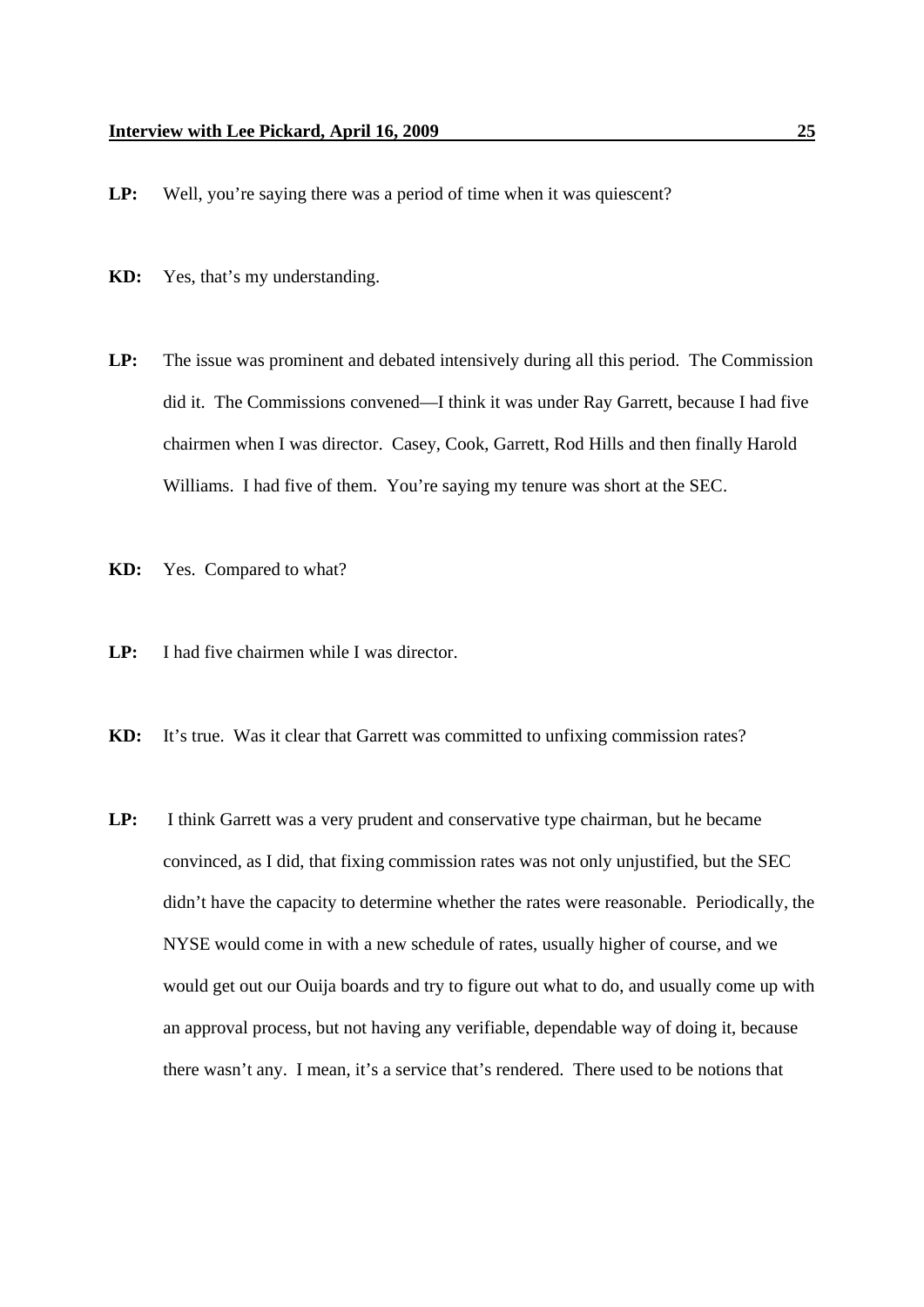institutions were subsidizing individuals, or individuals were subsidizing institutions, but you couldn't establish that, and I'm not sure it was relevant to anything.

- **KD:** And the sense is that the New York Stock Exchange is going to, basically, resist all of this.
- **LP:** Yes.
- **KD:** But Robert Haack, for one at least, seemed to have a sense that this was going to happen in one way or another. Did you work with him much or talk to him much on this?
- **LP:** Yes. He, I think, had a broad perspective on this and realized that the inevitable result would be the unfixing of commission rates. And he was one of the enlightened regulators that we worked with, and I think he did a credible job.
- **KD:** In what way would you have worked with him?
- **LP:** Well, he would be down to chat with us and talk with us about what he saw the implications of our action of unfixing commission rates. We would debate the issue with him and discuss it. We had a lot of meetings and hearings on this topic.
- **KD:** And at some point, the meetings and hearings started to go to Capitol Hill when you start talking about the '75 Act amendments, right?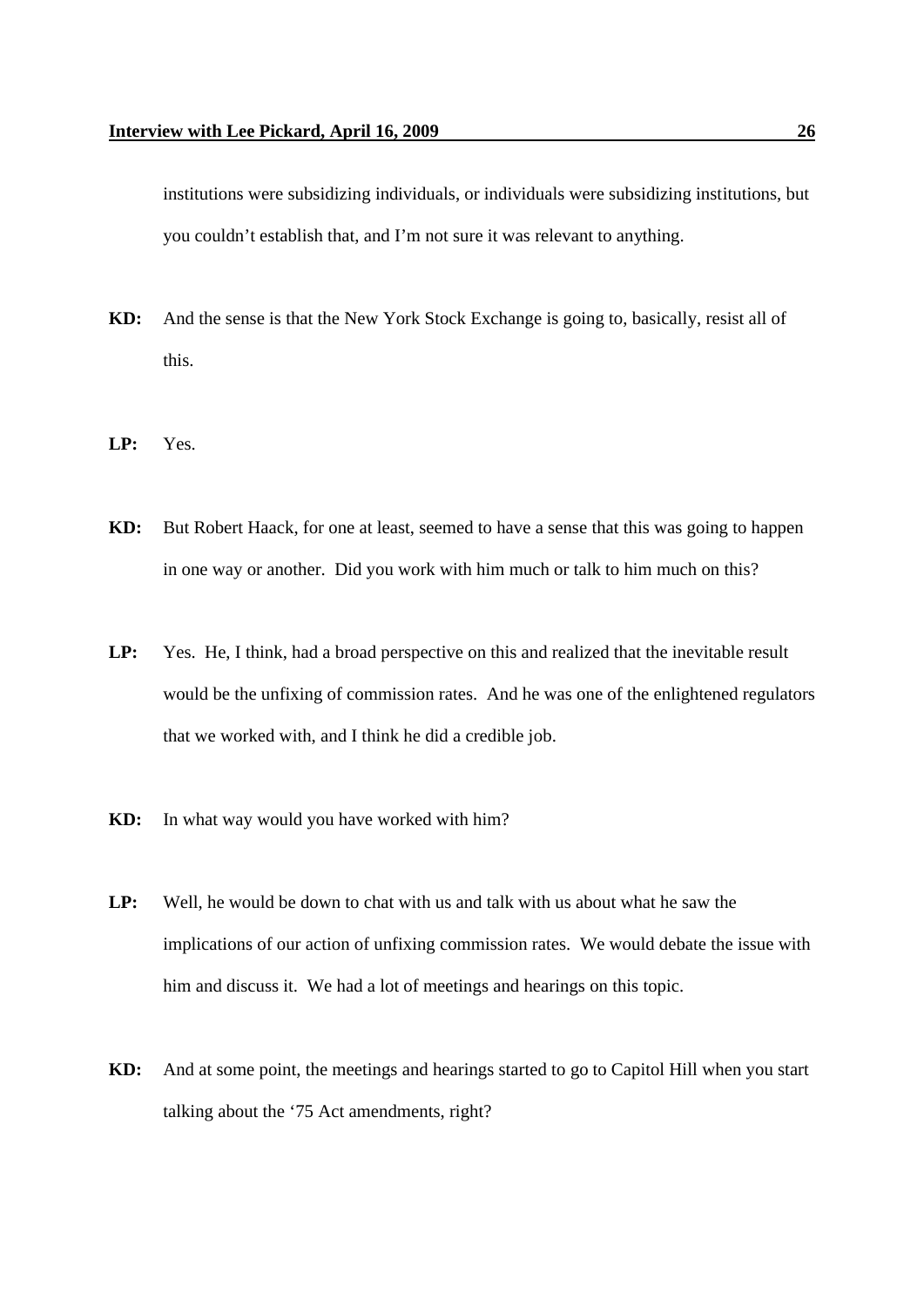- **LP:** That's right. It's interesting that the '75 Act amendments have a provision in the fact that commission rates on exchanges should be competitive. Well, that was enacted by the congress two or three months after the SEC officially unfixed rates. [Laughter].
- **KD:** Locking the door.
- **LP:** Yes. I guess locking the door, but on the other hand, maybe the horse got out of the barn. I don't know. A little late in the equation. Their courageous act, which was already done.
- **KD:** What was your role in this? May  $1<sup>st</sup>$ , '75, I guess?
- **LP:** Right.
- **KD:** Was it just another day, or was there a lot of work leading up to this to watch closely what happened?
- **LP:** Well, as I recall, we had had hearings again on market structure and commission rates. And it became a topic which was on the SEC's agenda, and we went up there on this particular time, I think the actual official SEC act was before May  $1<sup>st</sup>$ . I think we set it for May  $1<sup>st</sup>$ . I can't remember how much earlier it was, but the Commission met, and we debated the issue for a very short period of time, and all five commissioners voted to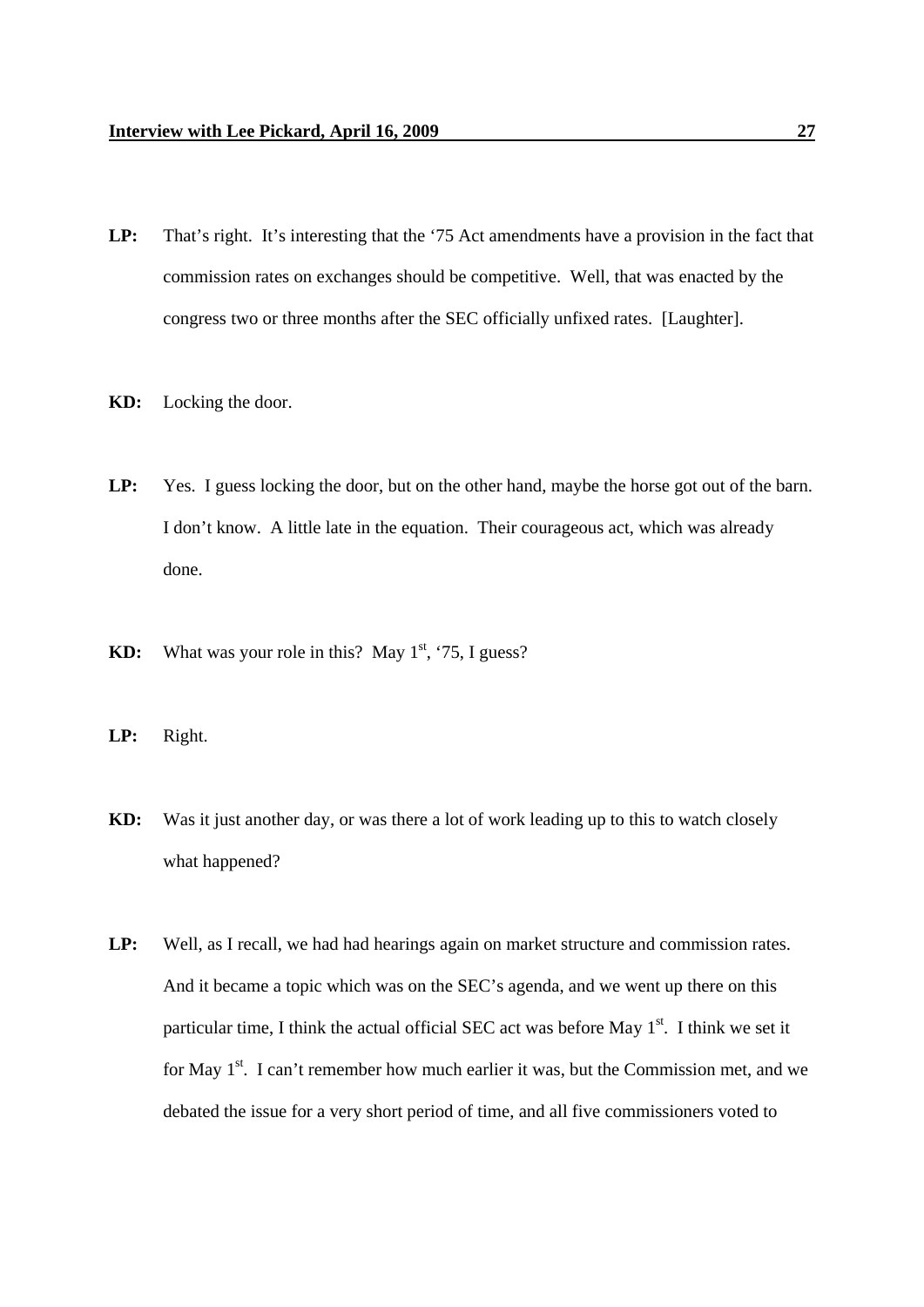unfix commission rates. And I went downstairs after that and talked with the Division of Enforcement and told them that that had occurred, because I knew that they were pushing that themselves for some period of time.

And I think I spoke with maybe even Irv Pollack about it because Irv had had so much to do with the hearings and with the debate on this before he lost part of his division to Brad Cook. He was interested in hearing about that because he had had so much involvement in the process.

- **KD:** During this period, who were your key people in the Division of Market Regulation? Who were you working with?
- **LP:** Well, the key people, in addition to myself, were Sheldon Rappaport, Tony Snodgrass, who was my associate director. So was Sheldon. Dan Polaro, who's deceased. Well, so is Sheldon. And Tony Nuland, who was sort of in charge of clearing and settlement, under my direction, and John Liftin. I don't know whether you've heard of those names or not.
- **KD:** Yes. I've actually talked to John Liftin. You hinted that—Tony Nuland, for example, you gave him one particular thing.
- **LP:** That's right.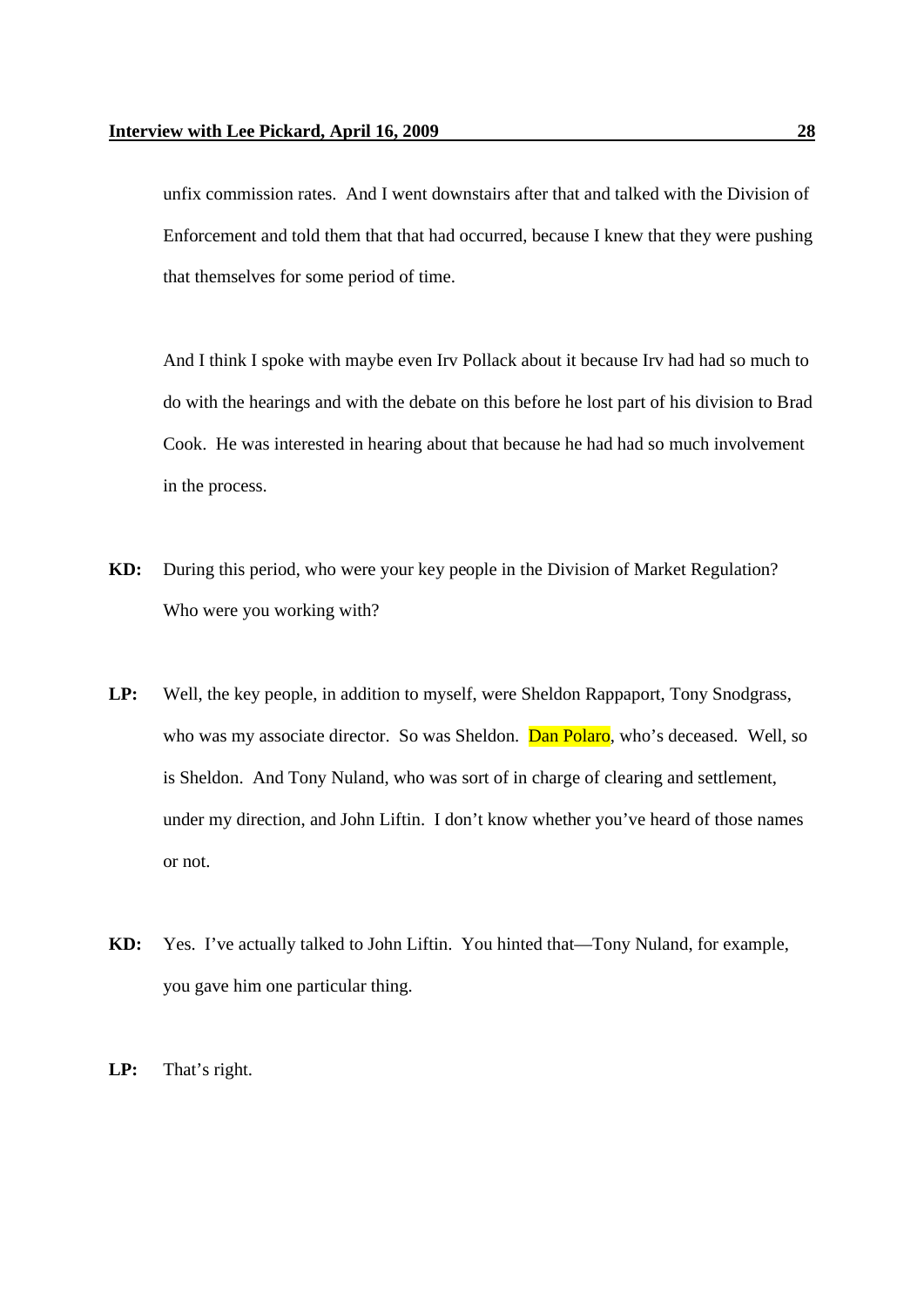- **KD:** Is that how this worked—you would say, "Here's your portfolio. Take this and deal with it."?
- **LP:** Yes. Each one has a subject matter that he concentrates in. That's right.
- **KD:** Was that pretty much standard procedure at the SEC?
- LP: Yes. Enforcement, I don't know how they carved up the pie, but in market regulation, you normally have an area. Marty Moskowitz was another key player here. Marty was in charge of the oversight of the CBOE rule changes and the options. Marty's deceased as well, I think. It's amazing.
- **KD:** Again, it gets back to your point that these are extremely complicated subjects.
- **LP:** Yes.
- **KD:** And nobody is going to master all of them.
- LP: No. They're extremely complex.
- **KD:** Okay. Well, the last big subject matter I have is the whole central market thing, and we've talked a bit about that. But, of course, it seems like that is central to what the '75 Act amendments were about, at least one of the big themes. It's a major theme that's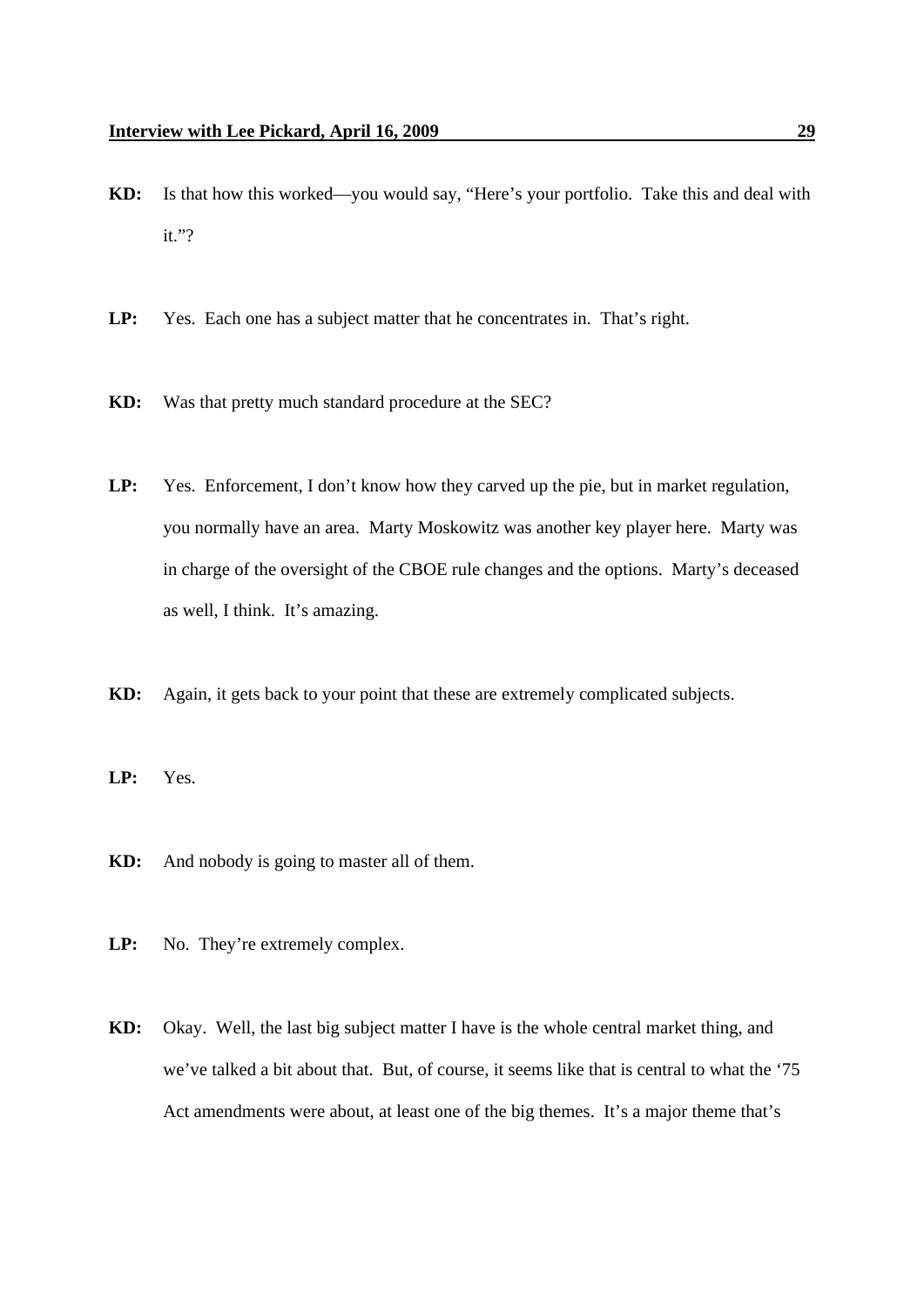carried forth for years and years to come, you know, is trying to integrate the transactional process.

- **KD:** You had earlier talked about this advisory committee on the central market system. It was run by somebody named Yearly?
- **LP:** Yeah, Alexander Yearly, Sandy Yearly.
- **KD:** Okay. Was he in the Commission?
- **LP:** No. He was the head of Robinson-Humphrey, which is a regional broker dealer firm. We were trying to come to a conclusion as to what should be done in terms of market structure. How do the players fit in? How do the specialists fit in? How do the third market firms fit in? And how do the institutional players, the institutional money managers who are coming on the street. You got to remember, Ken, these institutional money managers were expanding and becoming more prominent as the years gone on. And you can see, they dominate today. You know, the advisors.

There weren't so many hedge funds then, but there were investment advisors with large amounts of money under their management. Fidelity was there then, Putnam was there. All the big firms. Here they were moving this money around, and in a sense, you know, providing the same kind of liquidity, the same sort of participation that a Goldman Sachs or a Morgan Stanley might participate.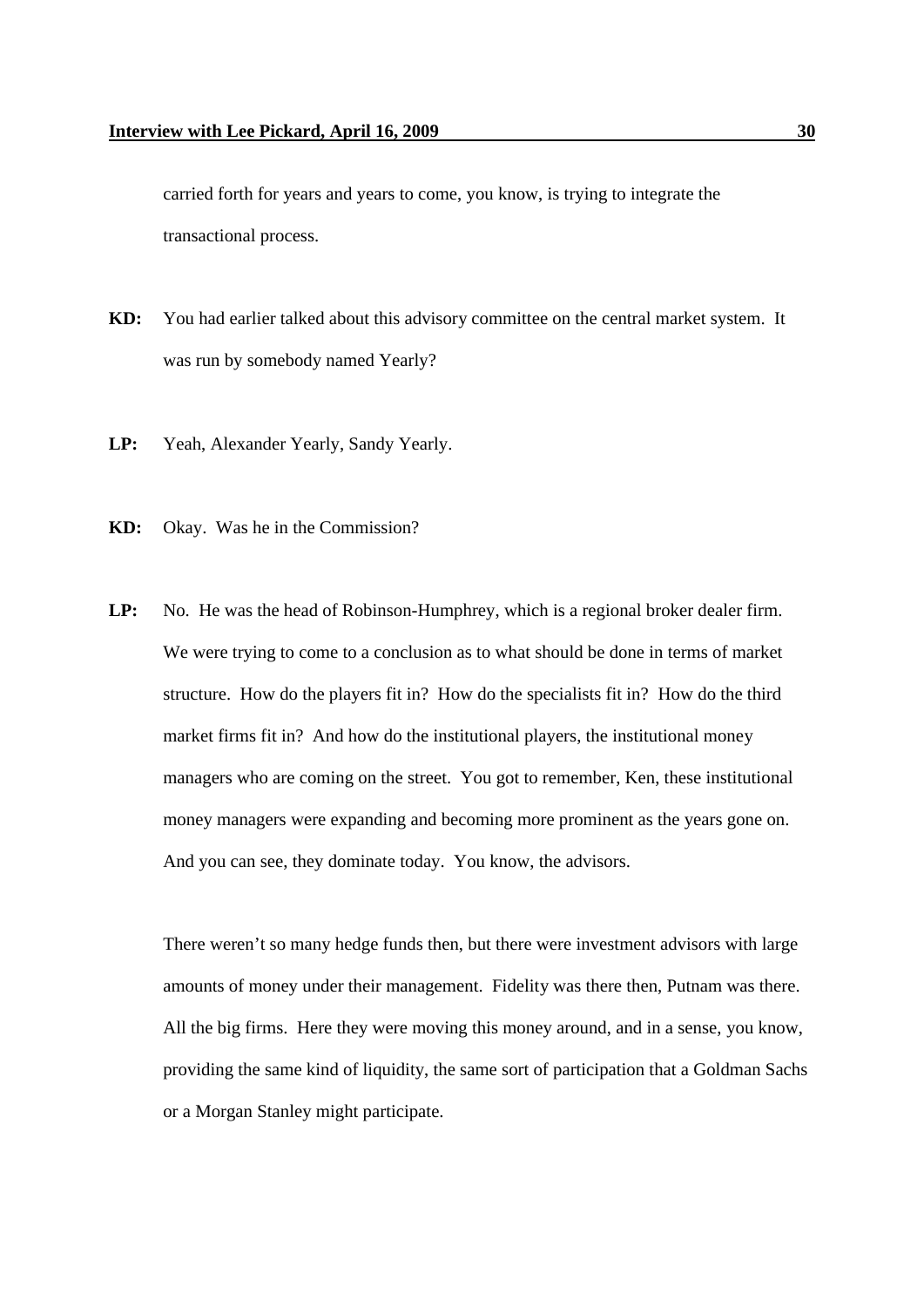So the question is, how did these players get integrated, and where are the problems? We met repeatedly on these issues. And as I say, the fundamental defects in this whole deliberative process, first of all, whether or not you needed it; and secondly, can you bring a bunch of competitors into a room, specialists, and then expect them to really come out with anything that's subjectively useful.

**KD:** Could you?

**LP:** No. The answer is, I think not. Nobody's ever done a story on this, but I think the thing was a failure. I think the subsequent action of the SEC has been, largely, a failure. The markets today are strong, and are vibrant and are efficient, but not because of what the SEC has done—at least not in the area of structuring. The SEC is most successful, has been in the area of policing and the area of confidence and honesty in the markets, the area of insider trading. There they shine. But the SEC, in my opinion, does not shine when it tries to tell members that they've got to take an order and expose it to six other markets before they can do the transaction. I don't think that's necessary.

The SEC is also strong in the areas of disclosure. And what they've done with the markets and the disclosure area has been very successful. For instance, the last sale information, that was all done on our watch. That is, any transaction in an equity security of any magnitude has to be recorded on the tape within ninety seconds. It doesn't matter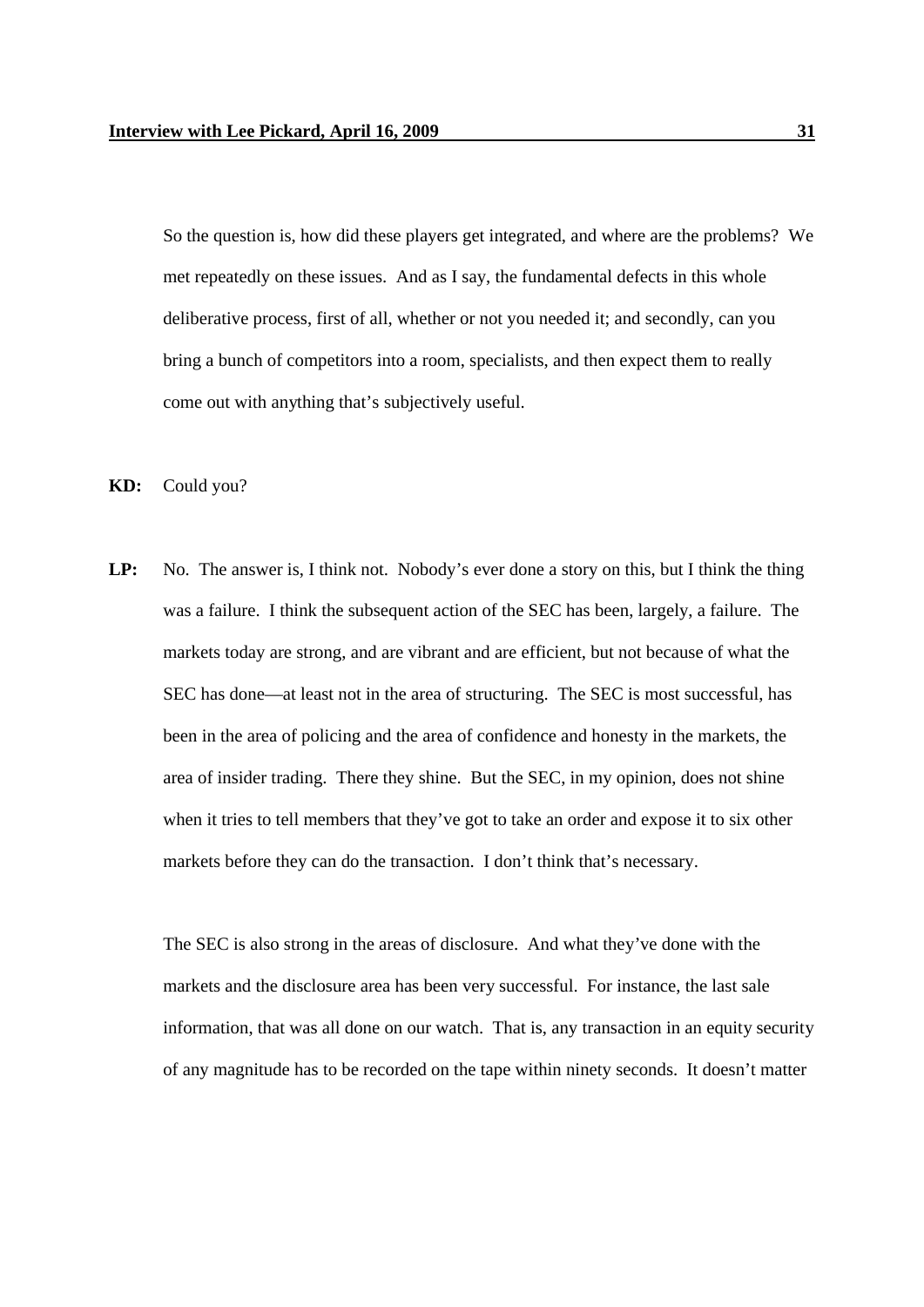whether it's traded on the New York Stock Exchange, Philadelphia Exchange, over-the-counter, upstairs at Merrill Lynch's trading desk, it has to be reported.

There's the integration you're looking for. The same thing goes with quotations. If you're doing a bid or an offer, which is different from a last sale, and you're doing that in one location or another, and it has to be integrated into a composite form.

- **KD:** Composite tape?
- **LP:** Well, a composite screen. Not a tape. A tape is for the last sale information. In the other deliberative process that the central market system committee did, I don't think, honestly, we accomplished a great deal. You had specialists fighting with Don Weeden, who's a third market firm, as to what should be the regulation? You can imagine what the regulation of each of them was. It depended upon what was in their back pocket. And that's only natural.
- **KD:** Supposedly, the idea was to get everybody together and come up with a vision of what this central market would look like.
- **LP:** Well, you know, one of them was it ought to be a black box. And somebody said, "Well, why is it called black? Why isn't it red, white and blue with starts on it?" [Laughter]. But, you know, we don't have black boxes, and I don't think we ever will because we do have competitive markets. So you have inconsistencies in the '75 Act amendments.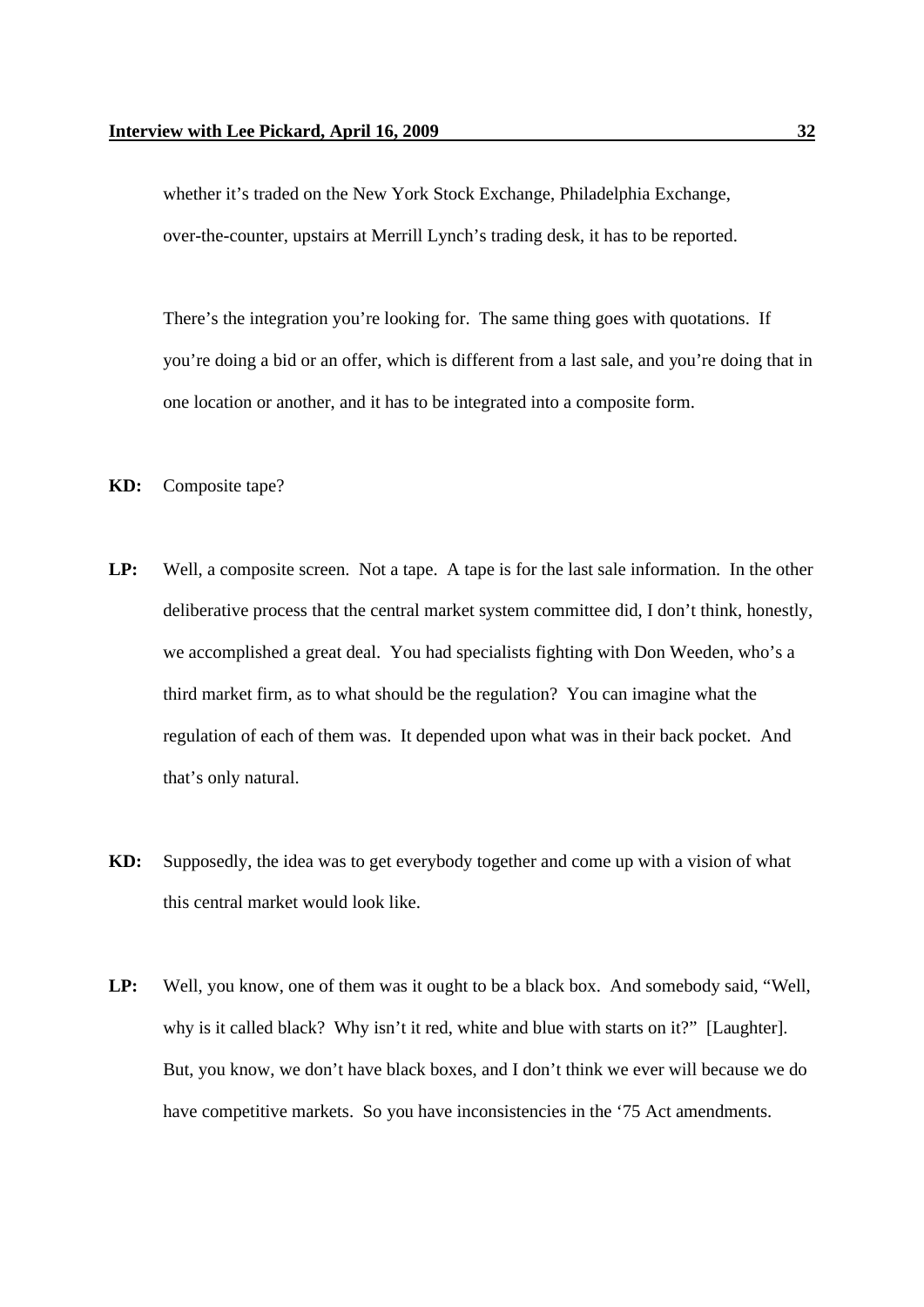- **KD:** So that's the idea of a Hard CLOB.
- **LP:** Yes, a Hard CLOB. Yes. You've got the terminology.
- **KD:** I guess you've got lots and lots of ideas people telling you what this thing ought to look like.
- **LP:** Exactly. That's right.
- **KD:** What did you do with those ideas?
- **LP:** We distilled them and we came up with the last sale transaction reporting.
- **KD:** Did that come out of these discussions?
- **LP:** I think it was in the process of being invoked and done as we do. We came up with the notion that if you're going to be disseminating bids and offers, they ought to be consolidated, and they ought to be available so that anyone can readily get this information. We came up with clearing systems, central clearing systems, to settle these transactions. And we came up with strong financial responsibility roles for participants, which is something under my watch that we did, so that those who were participating in the process, those professionals, are not going to default on the transactions. Those are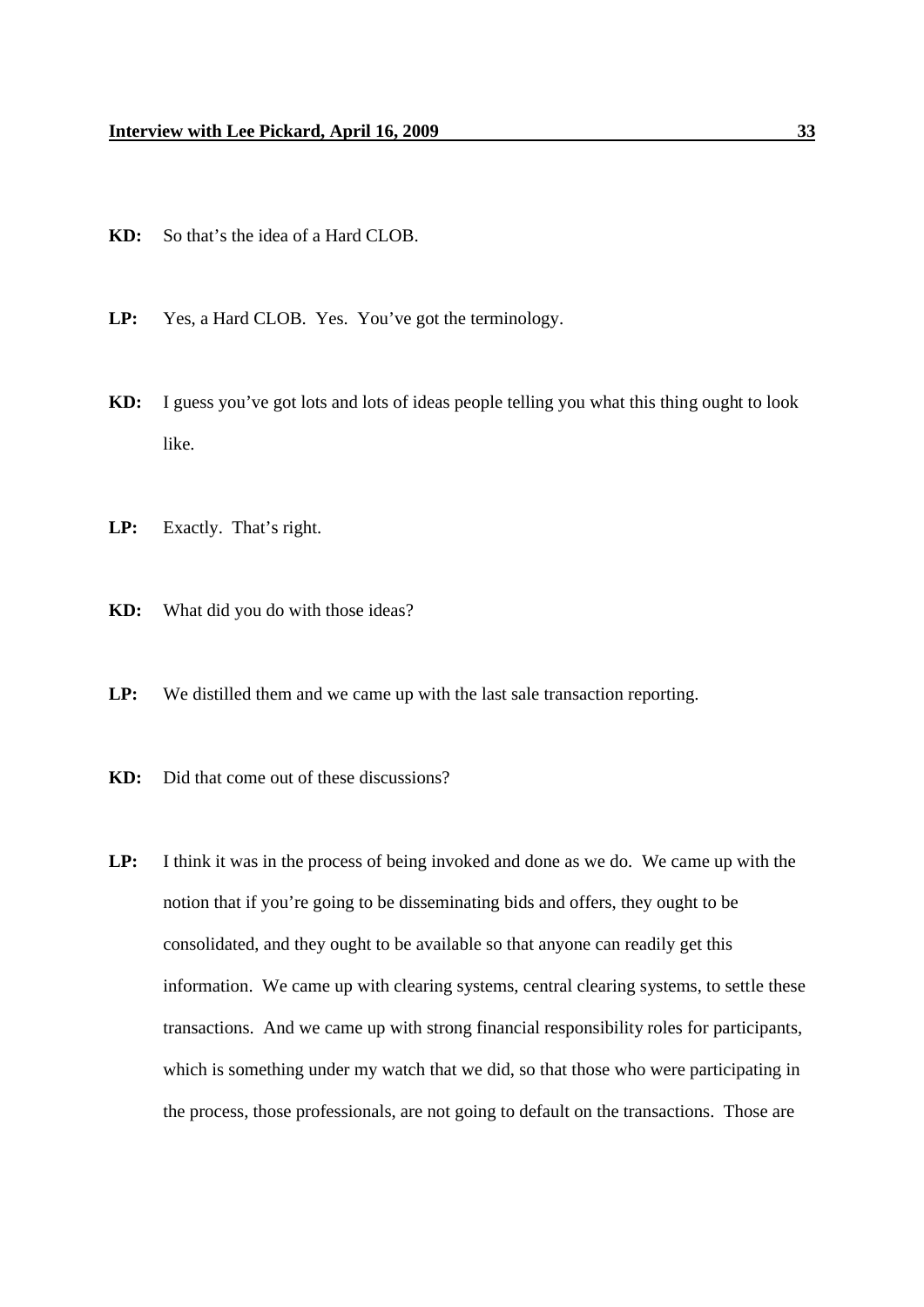the fundamental tenets for a good market. And, of course, you know, we've got the enforcement division trying to make sure that the manipulations and the insider trading are reduced to minimal.

- **KD:** These things you talked about, do these fall under the category of quote rules?
- **LP:** Yes, quote rules, last sale transaction rules. That's right.
- **KD:** Okay. Things like that, again, it would strike me that they would have been less controversial because they're not challenging anybody's turf. Was that the case?
- **LP:** Well, there would be discussions about that, particularly the quote rules. You know, some would say why should the quotes on our system be available for an outsider who hasn't paid for them? Things of that kind. There would be fundamental issues.
- **KD:** Like the New York Stock Exchange wouldn't want NASDQ to get –
- **LP:** That's right.
- **KD:** But you were able to just step in and say, "Well, this is how it's going to be."
- **LP:** Yes, that's right. In certain ways, that's right.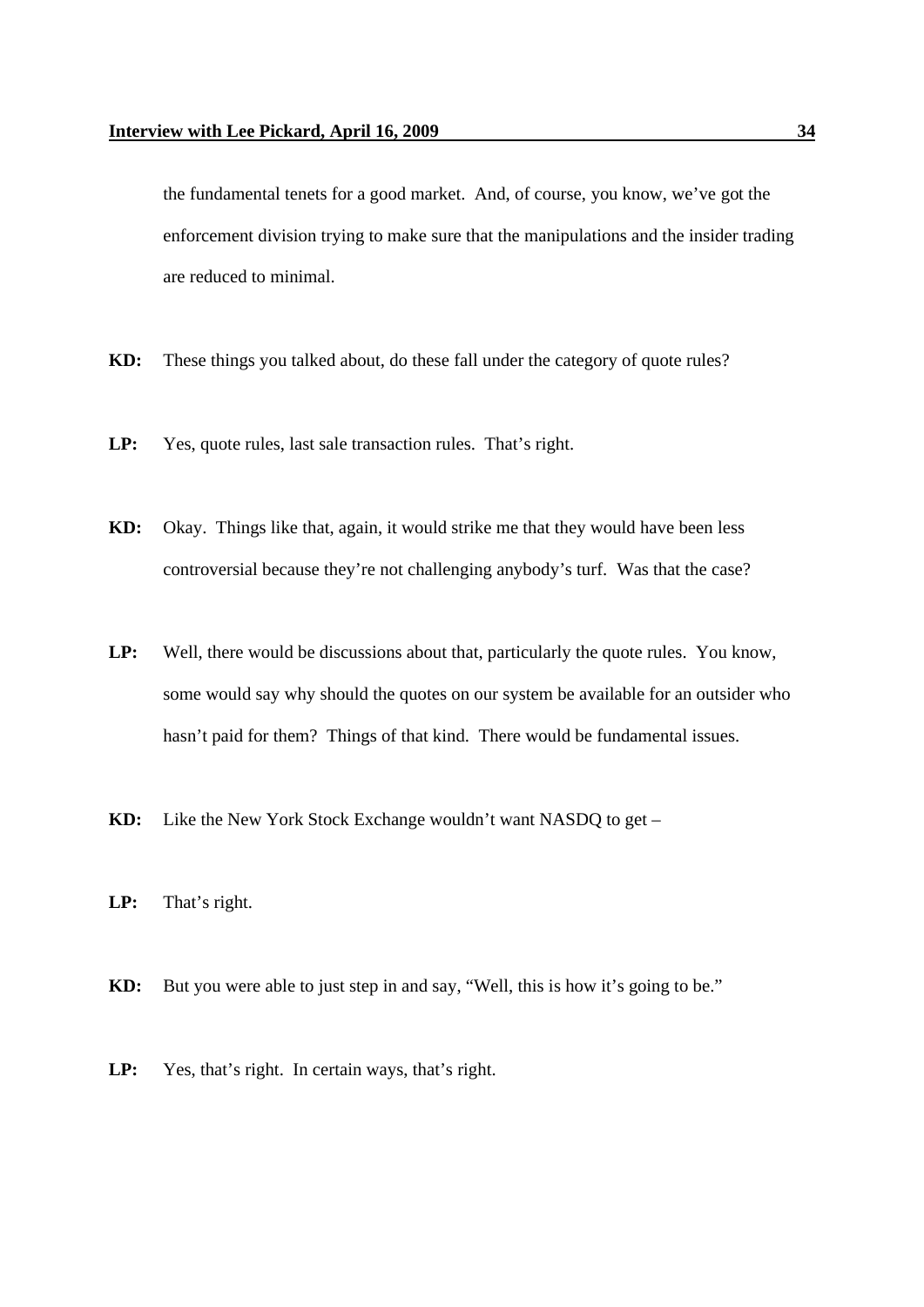- **KD:** How much time and energy was consumed during this period when congress is studying and thinking about the '75 Act amendments?
- **LP:** Enormous amounts of time. Our division was fully occupied with the '75 Act amendments. They took up months of time, and there was tremendous controversy. Just to give you an example, one of the things in the fixed commission rate area, the industry as a quid pro quo, wanted Section 28E, which is an area that I deal with a lot involving soft dollars. So that law had to be argued and debated. That is, it gave fiduciaries the right to pay up for research without violating ERISA.

In other words, use commissions to obtain research which, otherwise, they might not have been able to do. That was a compromise, or a quid pro quo for the repercussions or the consequences of unfixing commission rates. But there were a lot of things like that that had to be dealt with as measures, as the markets changed and evolved.

**KD:** Did you get into discussions with particular senators and congressmen or anything like that?

**LP:** Yes.

**KD:** Harrison Williams, for example.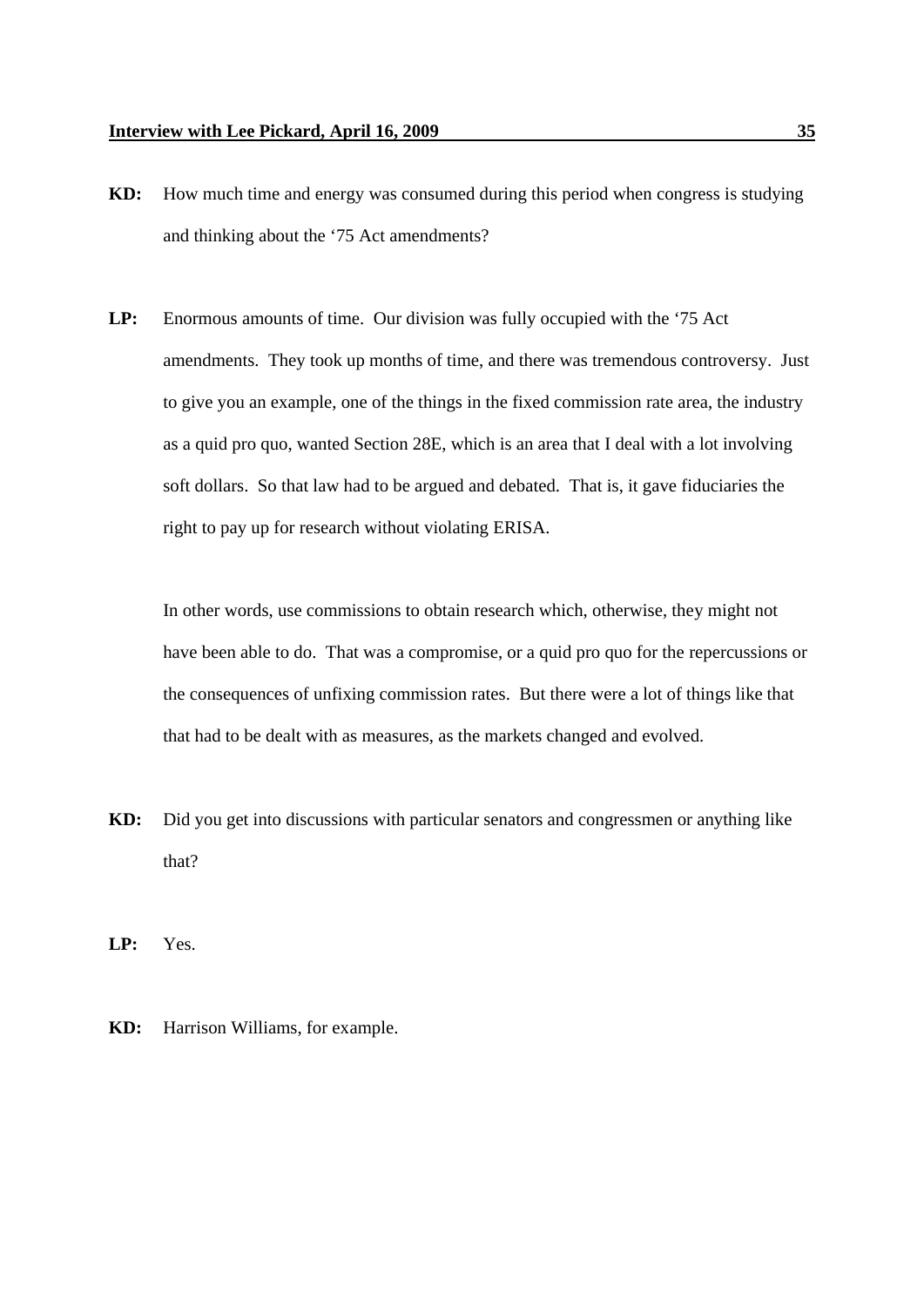- **LP:** Yes. Harrison Williams used to ask us to come over and testify all the time. He would always ask us to raise our hands and swear under oath that we were telling the truth. In the meantime, he was in the back office taking money from the Arabs. That's another story. I was always somewhat amused by his strong sense of integrity. We had to raise our hands. Of course, you know, when you testify before these congressional groups, you're, more or less, under oath whether you know it or not. And if you tell an untruth, you're subject to a liability. So you don't have to raise your hand, but he dramatized it by asking us to raise our hands and say we were under oath. I guess he didn't trust the staff at the SEC or something like that [laughter].
- **KD:** So you said that most of your staff was involved in this. Would the legislators come and say, you know, "We want you to develop some ideas around this. Give it to us, and we'll do something with it." How did that work?
- **LP:** Yes. There were people over on the Hill, a lot of them actually SEC staffers who were drafting this kind of legislation. And they would want support from our staff in drafting, and we would. We would supply them with statutory provisions. In fact, I'd say 75 percent of the laws which were passed in 1975 were probably codified in our division because we presumably have the resources and the skill to do that, subject to the review, of course. So we would constantly get requests for drafting pieces of legislation.
- **KD:** Was there ever any chance that Rule 394 would be wrapped into that?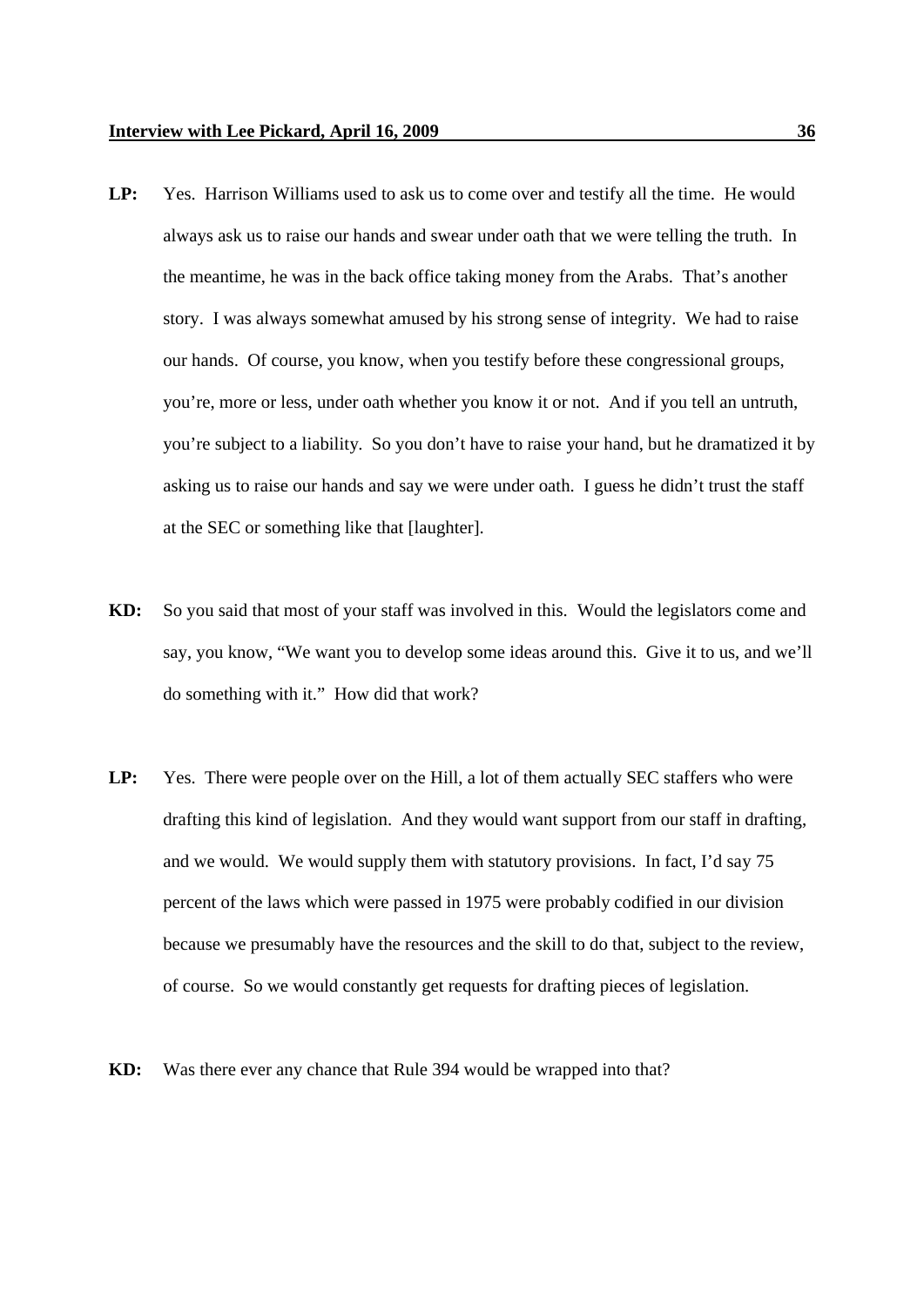- **LP:** There was serious thought given to that, but the NYSE may have managed to dodge that bullet for the moment. Eventually, they lost the battle, but they kept the 394 in place for some period of time.
- **KD:** Why? Was it just the Stock Exchange adding—
- LP: No, they had a compelling argument. If you don't bring it all onto the floor, you're bringing it to the floor and 85 percent of all the transactional activities in these listed securities are occurring on the floor, why shouldn't you bring it to the floor where it gets exposure to the best trading activity possible? It's a compelling argument. And the argument against it would be, well, you're a private organization. Why should you be able to force any of your members to bring their business to the floor? Why can't they bring it any place they want? So these two were in tension. And it's another example of something that isn't clear on its face, but eventually it became obvious that the 394 was antiquated, unnecessary. So we got rid of it. But it took some debate and some time.
- **KD:** Were you mostly involved in the last couple of years of your tenure as director of market regulation, were you mostly involved in dealing with the repercussions of this legislation?
- **LP:** Yes, we were.
- **KD:** What were some of those?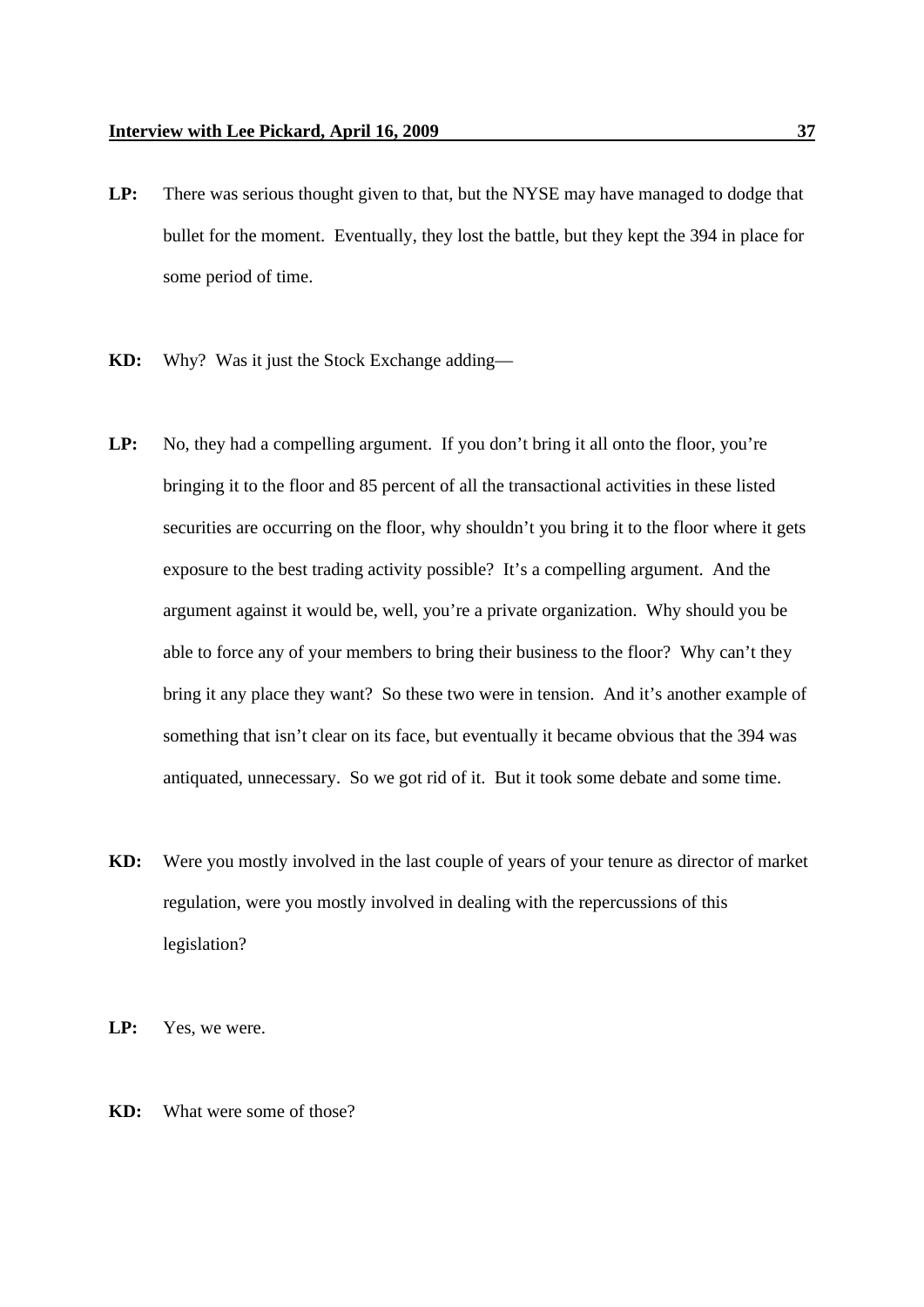- LP: Well, I think one of the things they wanted us to do is to look at all SRO rules, Self-Regulatory Organization rules, and determine whether they were any competitive in the best interest of investors. So we had an enormous number of studies we had to do on that score. I mean, the last couple years, I was only director for three and a half years, so a lot of things occurred after the '75 Act amendments that became more intense of trying to figure out what the market structure should look like. So that became a heavier burden on us as well. Not that we made great progress, but that was a heavy burden.
- **KD:** Right. Were there any studies that were carried on that were as ambitious as the one you did just before this advisor committee?
- **LP:** I don't remember, Ken, whether we had any other studies. We're always doing studies, but I can't remember. I don't recall during the last stages that we had any, other than this mess of review we had of the Self-Regulatory Organization rules.
- **KD:** Did you have the staff to do all this, or were you ever stretched?
- **LP:** I'm always a great believer in not having too much staff. I remember Rod Hills would have Monday morning 8:00 meetings in his office, and the directors were all there, and he said, "What are the staffing needs?" And I remember Stan Sporkin saying, "Well, we're understaffed. We've got so many, 1,500 people working here." He says, "What we've got to do is have a program where we go from every year a 20 percent increase so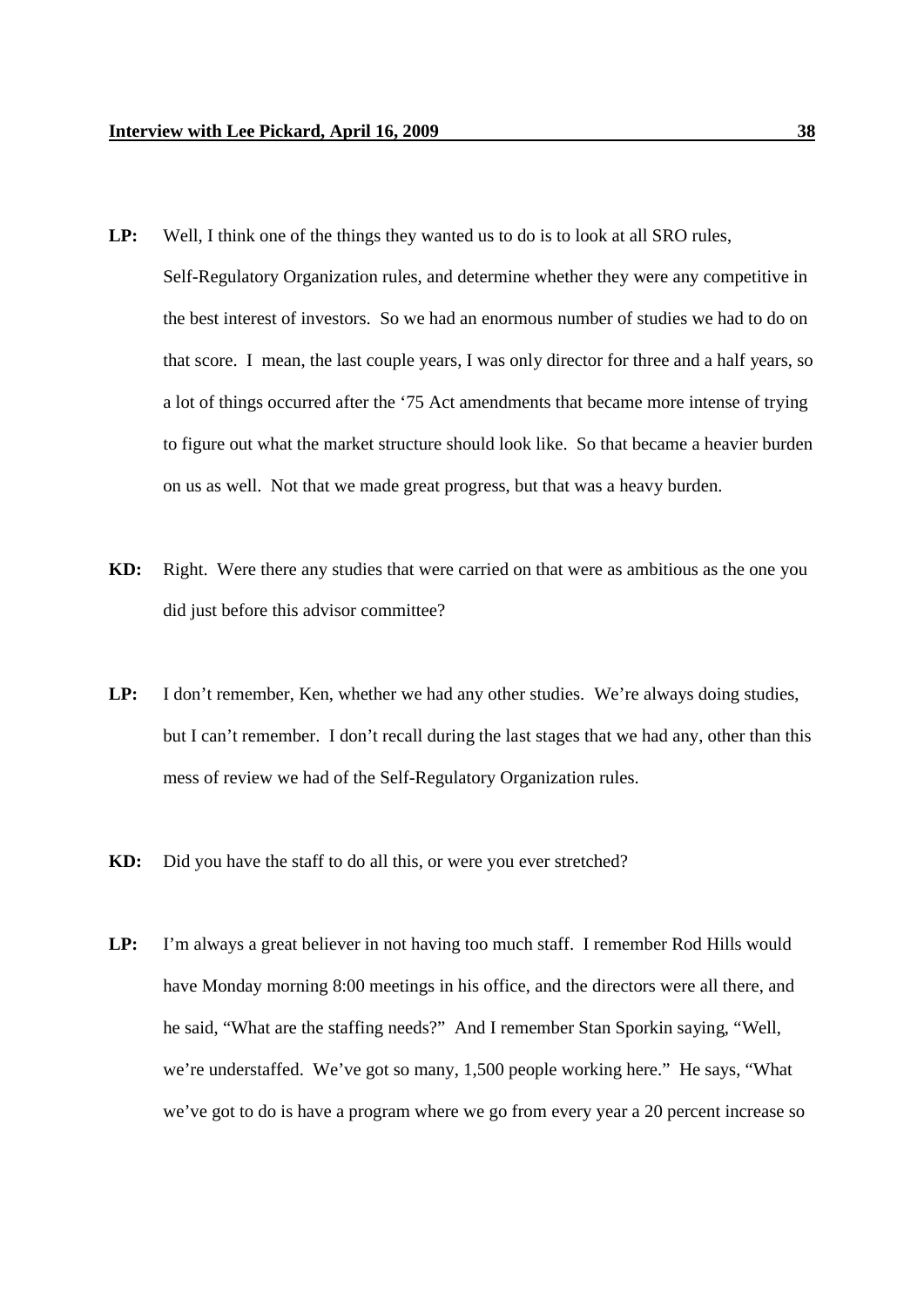that at the end of four, five years, we double the size of our organization so we can handle the volume." And Rod turned to me, said, "What do you think, Lee?" I said, "I think we've got to have a program similar to that, only going in the other direction." [Laughter]. So, no. I think there were enough staff people there to handle the process. I mean, there was a lot of hard work to do, but I'm not a great believer in spending public money. So I don't subscribe to the notion that we're under staffed.

- **KD:** You talked about some of these initiatives that took place under your watch. In these last couple of years, '76, '77, did any of those initiatives take place, or were you mostly catching up with all these studies and things? Sounds like most of the changes you made came a little earlier. Some of the quote rules, perhaps, came out after the '75 Act.
- **LP:** They did. The quote rules came out. I'm not sure they came out on my watch. And then what we did have is a lot of activity in terms of the transfer agent regulation, which is somewhat prosaic. We had a lot of rules relating to municipal securities regulation, which kept us extremely busy. Then the option markets kept us very busy. So you combine that with the reviews we had, the SRO, we had a heavy-duty plate of activities.
- **KD:** Well, by this time, you'd outstayed your two years.
- **LP:** That's right.
- **KD:** What was behind your decision to move on from there?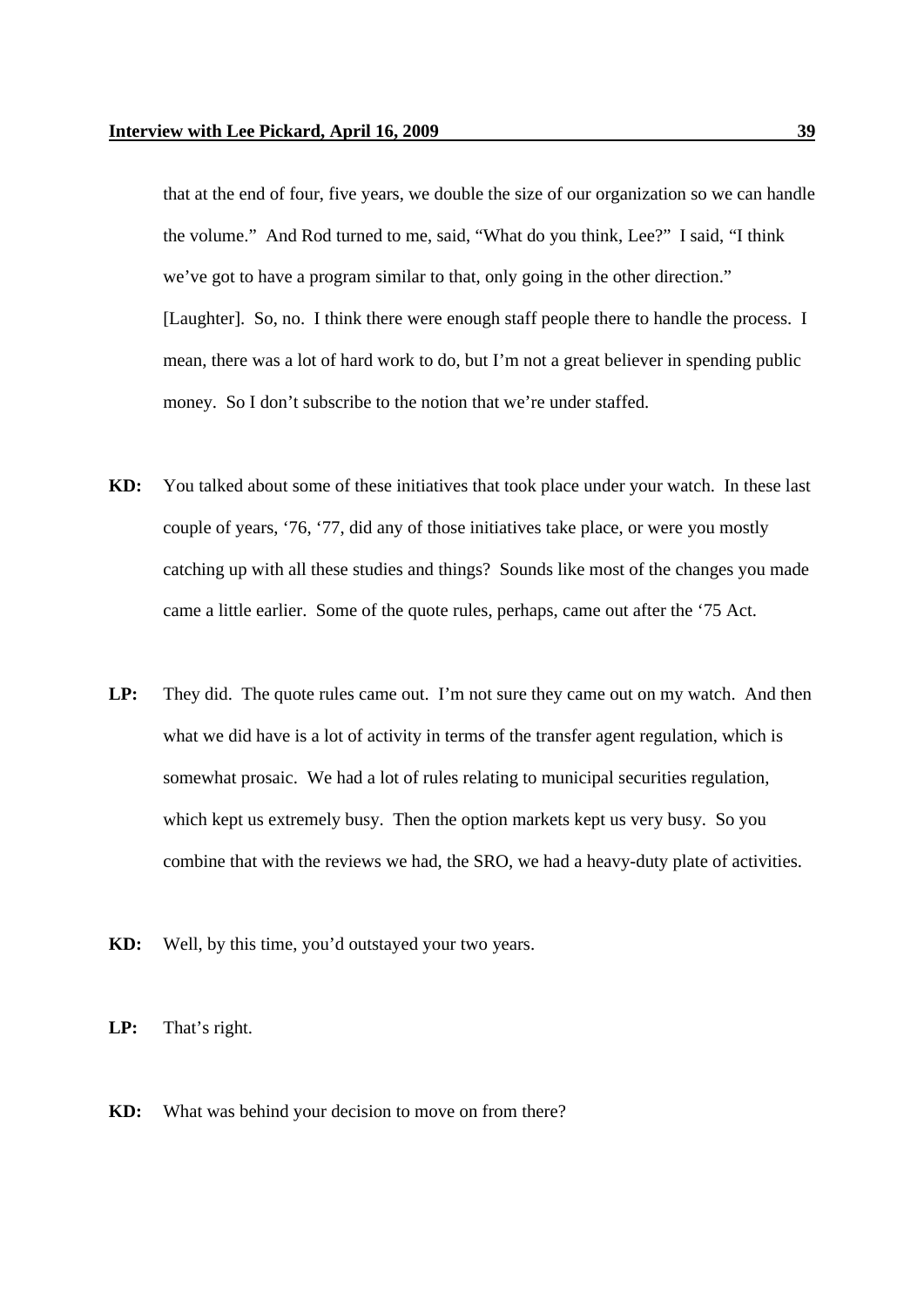- **LP:** Well, I think what happened is that I'd been director for about three years. And Carter got elected president, and he appointed Harold Williams, and there was a notion that they wanted to, perhaps, have somebody else as director of the division.
- **KD:** Did you get the message from someone, or was there just a sense that you weren't going to fit in in the new structure?
- **LP:** Well, you know, the chairman and I talked about it, the new chairman, and he decided he was going to go ahead and try to find somebody else. I said, "Fine."
- **KD:** Which is his prerogative, I guess.
- **LP:** That's right.
- **KD:** So did you go right into private practice after that?
- **LP:** Well, yes, essentially. Started my own law firm. Yes.
- **KD:** And so you've been working in the securities area.
- **LP:** Yes. Represent about 150 broker dealers.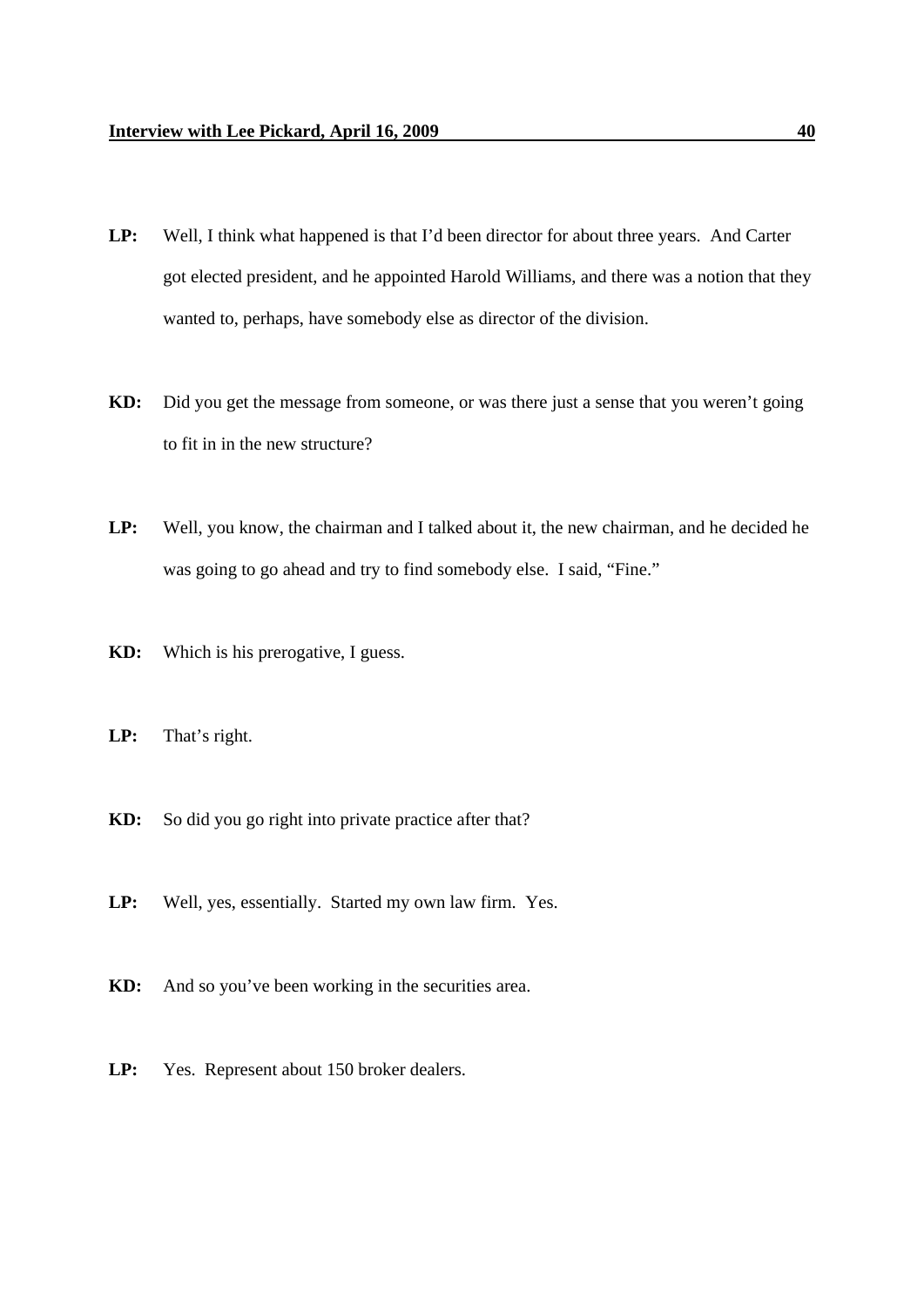- **KD:** Okay. Anything that we haven't talked about that we should get out?
- **LP:** Probably. [Laughter].
- **KD:** Well, there's probably a lot that should be in the record, things that stand out in your mind as having been colorful, instructive or just interesting.
- LP: It's a very challenging position, being the head of that division, because the issues are very complex, and the people you deal with, you know, there's a highly-educated, informed group over at the SEC. They attract good talent, and the constituents, the outside group, are also highly-informed intelligent people. So there's never a day when you don't have a challenging and provocative type experience, you know. So I was very fortunate to be a director at that time because there were so many major events that occurred. It was just industry-wide tumultuous things that were occurring.
- **KD:** Right. One of those deals when the years seem to go by faster than they really do.
- **LP:** They really went by quickly, yes. And I was fortunate to have a lot of very strong people in my division. We had some extremely talented people. And, you know, you can't do it alone. It's an impossible task. You need people that give you guidance and support.
- **KD:** Well, terrific. I really appreciate your taking some time and giving me a little guidance on this.